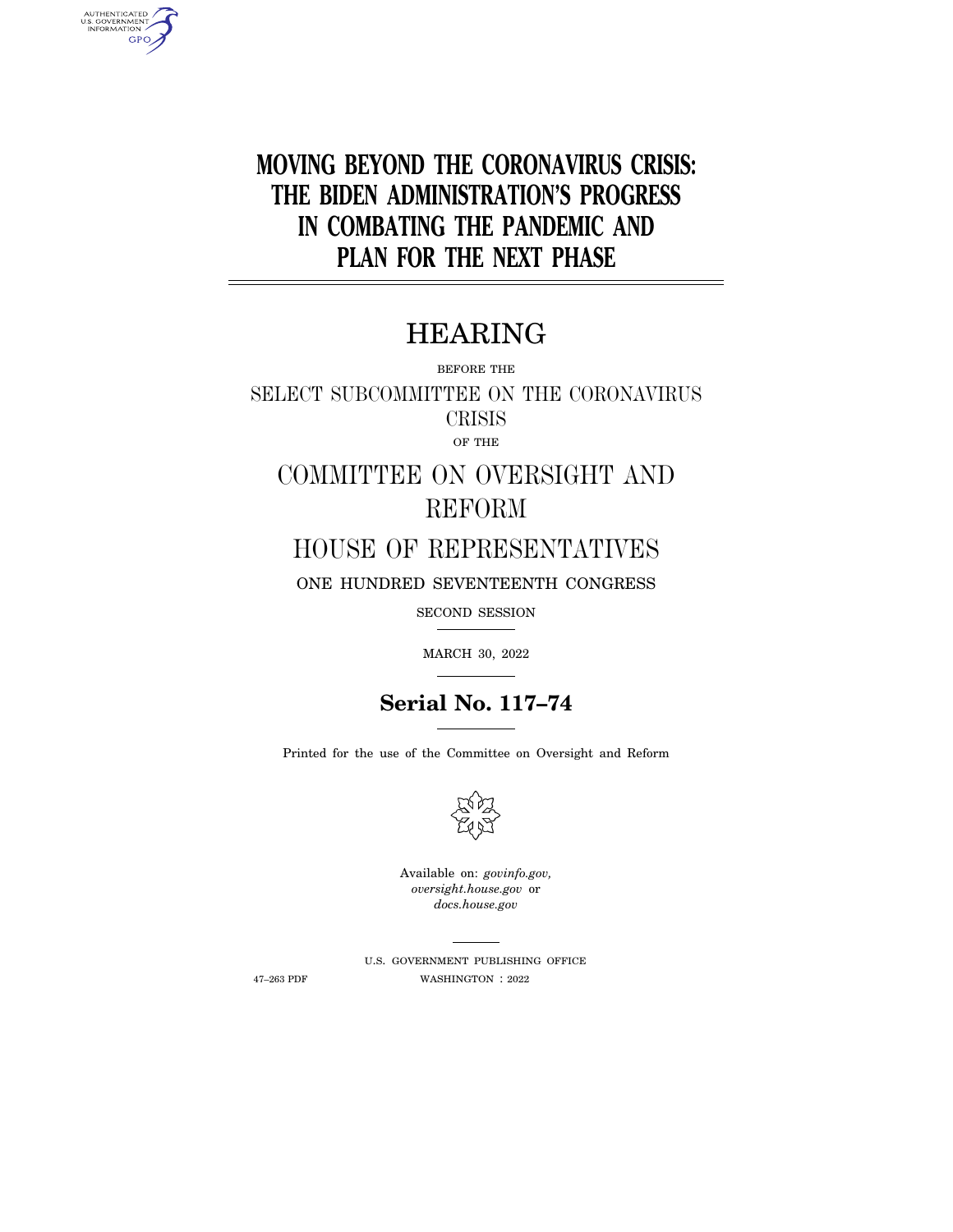#### COMMITTEE ON OVERSIGHT AND REFORM

#### CAROLYN B. MALONEY, New York, *Chairwoman*

ELEANOR HOLMES NORTON, District of Columbia STEPHEN F. LYNCH, Massachusetts JIM COOPER, Tennessee GERALD E. CONNOLLY, Virginia RAJA KRISHNAMOORTHI, Illinois JAMIE RASKIN, Maryland RO KHANNA, California KWEISI MFUME, Maryland ALEXANDRIA OCASIO-CORTEZ, New York RASHIDA TLAIB, Michigan KATIE PORTER, California CORI BUSH, Missouri SHONTEL M. BROWN, Ohio DANNY K. DAVIS, Illinois DEBBIE WASSERMAN SCHULTZ, Florida PETER WELCH, Vermont HENRY C. ''HANK'' JOHNSON, JR., Georgia JOHN P. SARBANES, Maryland JACKIE SPEIER, California ROBIN L. KELLY, Illinois BRENDA L. LAWRENCE, Michigan MARK DESAULNIER, California JIMMY GOMEZ, California AYANNA PRESSLEY, Massachusetts

JAMES COMER, Kentucky, *Ranking Minority Member*  JIM JORDAN, Ohio VIRGINIA FOXX, North Carolina JODY B. HICE, Georgia GLENN GROTHMAN, Wisconsin MICHAEL CLOUD, Texas BOB GIBBS, Ohio CLAY HIGGINS, Louisiana RALPH NORMAN, South Carolina PETE SESSIONS, Texas FRED KELLER, Pennsylvania ANDY BIGGS, Arizona ANDREW CLYDE, Georgia NANCY MACE, South Carolina SCOTT FRANKLIN, Florida JAKE LATURNER, Kansas PAT FALLON, Texas YVETTE HERRELL, New Mexico BYRON DONALDS, Florida **VACANCY** 

RUSS ANELLO, *Staff Director*  JENNIFER GASPAR, *Select Subcommittee Deputy Staff Director and Chief Counsel*  YUSRA ABDELMEGUID, *Staff Assistant and Clerk*  CONTACT NUMBER: 202-225-5051 MARK MARIN, *Minority Staff Director* 

#### SELECT SUBCOMMITTEE ON THE CORONAVIRUS CRISIS

JAMES E. CLYBURN, South Carolina, *Chairman* 

MAXINE WATERS, California CAROLYN B. MALONEY, New York NYDIA M. VELÁZQUEZ, New York BILL FOSTER, Illinois JAMIE RASKIN, Maryland RAJA KRISHNAMOORTHI, Illinois

STEVE SCALISE, Louisiana, *Ranking Minority Member*  JIM JORDAN, Ohio MARK E. GREEN, Tennessee NICOLE MALLIOTAKIS, New York MARIANNETTE MILLER-MEEKS, Iowa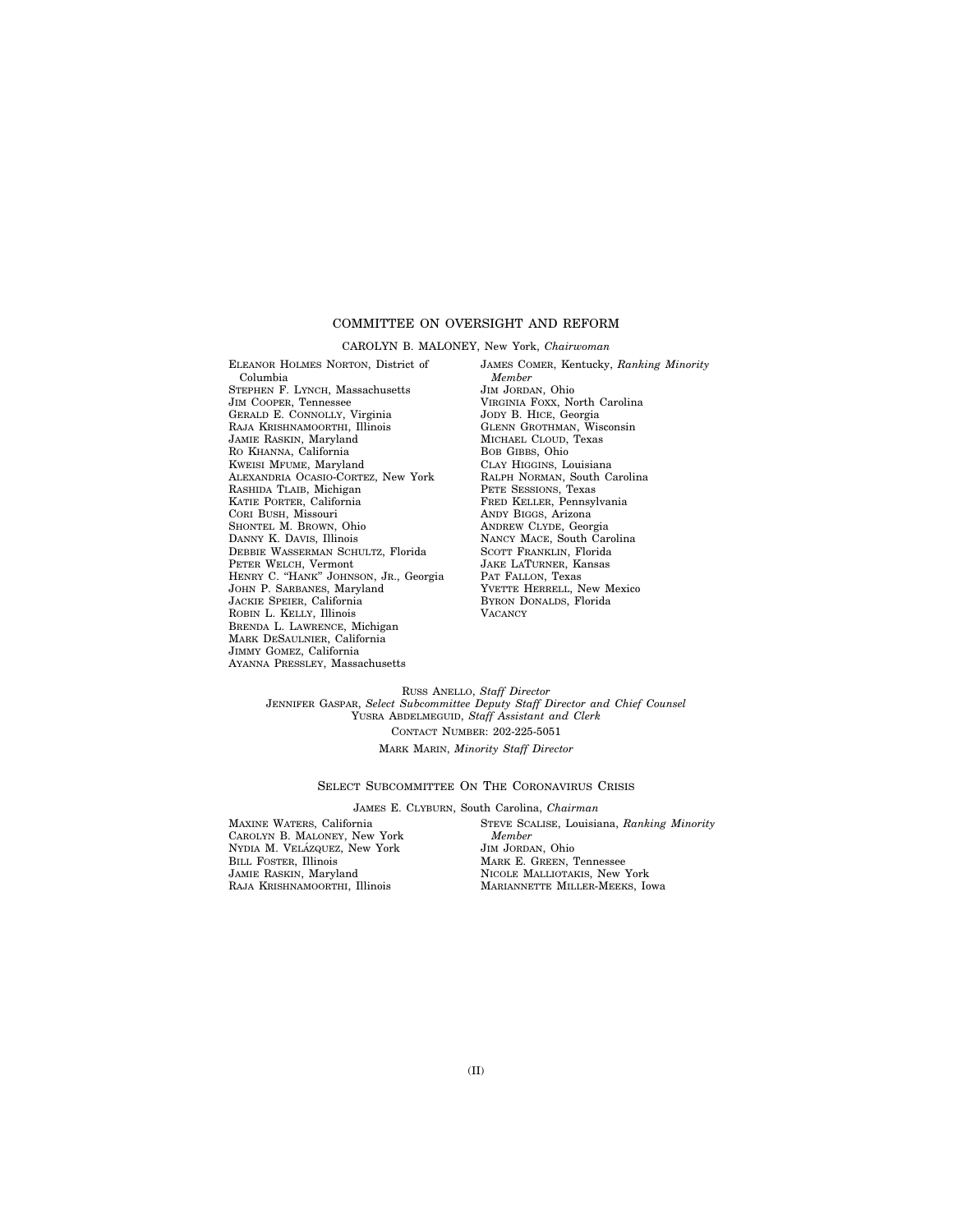### C O N T E N T S

Hearing held on March 30, 2022 ............................................................................ 1

 $_{\rm 1}^{\rm Page}$ 

#### **WITNESSES**

| The Honorable Rochelle Walensky, MD, MPH, Director, Centers for Disease    |     |
|----------------------------------------------------------------------------|-----|
| Control and Prevention                                                     |     |
|                                                                            | 8   |
| The Honorable Dawn O'Connell, Assistant Secretary for Preparedness and     |     |
| Response, Department of Health and Human Services                          |     |
|                                                                            | 10  |
| Vice Admiral Vivek Murthy, MD, MPH, United States Surgeon General,         |     |
| Department of Health and Human Services                                    |     |
|                                                                            | 12. |
|                                                                            |     |
| Written opening statements and the written statements of the witnesses are |     |

*available on the U.S. House of Representatives Document Repository at: docs.house.gov.* 

#### INDEX OF DOCUMENTS

\* SSCC Staff Analysis - The Trump Administration's Pattern of Political Interference in the Nation's Coronavirus Response; submitted by Rep. Krishnamoorthi.

\* Questions for the Record: for Surgeon General Vivek Murthy.

\* Questions for the Record: for Assistant Secretary for Preparedness and Response Dawn O'Connell.

\* Questions for the Record: for Centers for Disease Control and Prevention Director Dr. Rochelle Walensky.

*The documents listed are available at: docs.house.gov.* 

<sup>\*</sup> Interim Findings: Union Officials Wrote Key Portions of the Biden Administration's School Reopening Guidance; submitted by SSCC Minority Ranking Member Scalise.

<sup>\*</sup> Letters - The National Association of County and City Health Officials (NACCHO).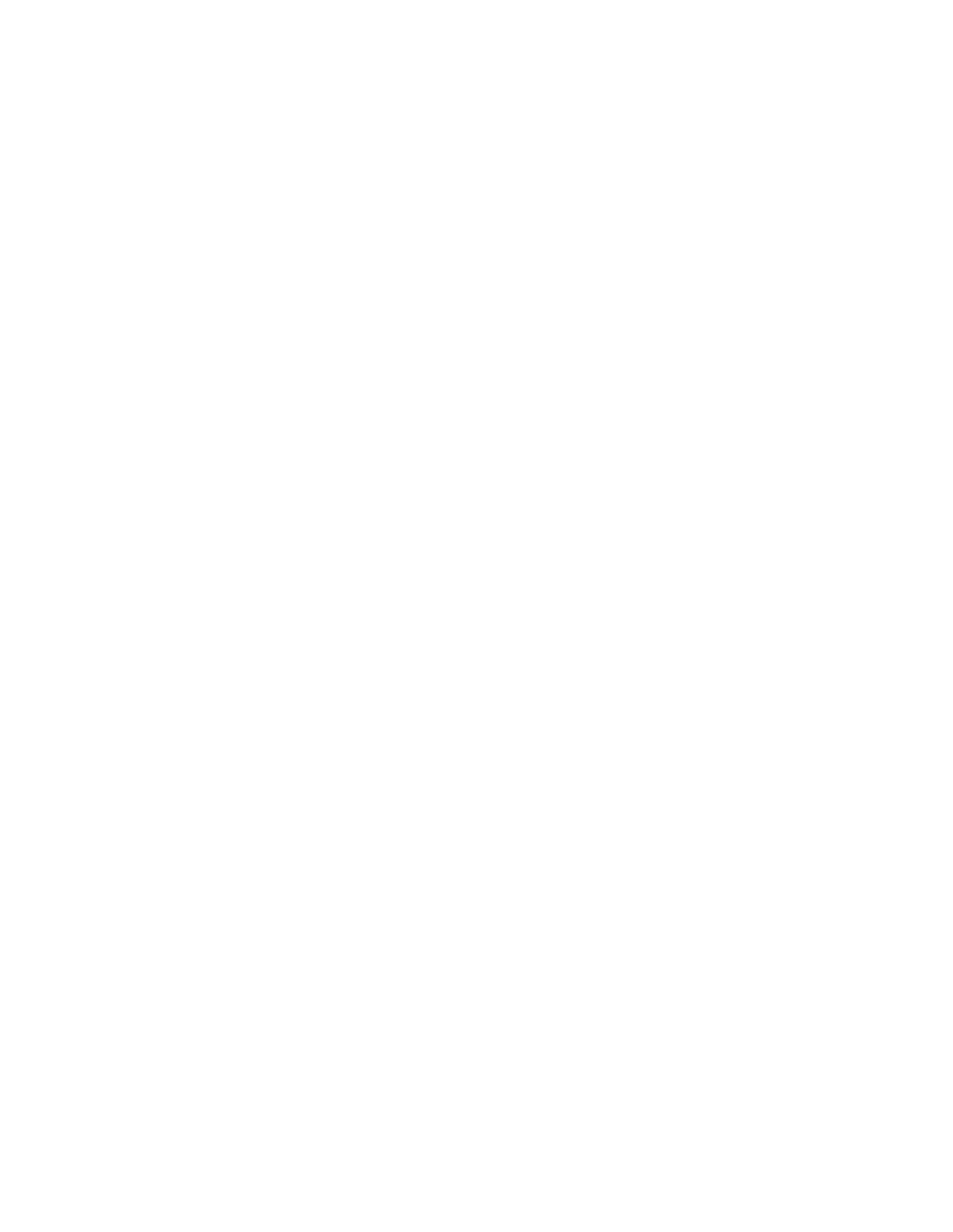## **MOVING BEYOND THE CORONAVIRUS CRISIS: THE BIDEN ADMINISTRATION'S PROGRESS IN COMBATING THE PANDEMIC AND PLAN FOR THE NEXT PHASE**

#### **Wednesday, March 30, 2022**

HOUSE OF REPRESENTATIVES COMMITTEE ON OVERSIGHT AND REFORM SELECT SUBCOMMITTEE ON THE CORONAVIRUS CRISIS *Washington, D.C.* 

The subcommittee met, pursuant to notice, at 2:04 p.m., via Zoom, Hon. James E. Clyburn [Chairman of the subcommittee] presiding.

Present: Representatives Clyburn, Waters, Maloney, Foster, Krishnamoorthi, Scalise, Jordan, Green, Malliotakis, and Miller-Meeks.

Mr. CLYBURN. Let me welcome everybody. Today, our select subcommittee is holding a remote hearing via Zoom.

Let me remind members of a few procedural points. As a reminder, this hearing is being recorded and live-streamed. The rules require that members have their videos turned on the entire time in order to be recognized. Staff should keep their videos off at all times. Members should remain muted to minimize background noise and feedback until they are recognized by the chair.

Members will be recognized in order of seniority for five minutes of questions each. The timer should be visible on your screen when you're in thumbnail view, and you have the timer pinned. Members who want to be recognized may do so in three ways: You may use the chat function located under the participants' panel to send a request, you may send an email to the majority staff, or you may unmute yourself to seek recognition. Members who have experienced any technical difficulties should notify committee staff as soon as possible using the chat function located under the participant panel or by email.

As members are aware, votes on the House floor—we expect to have votes on the House floor during the hearing. Because our witnesses have a hard stop at four, we will proceed with the hearing and only call a recess if it is absolutely necessary.

When I step away to vote, Mr. Krishnamoorthi will chair the proceedings until I return. Now, at the request of the House Recording Studio, I will count down from ten and the live-stream will begin when I get down to one. Ten, 9, 8, 7, 6, 5, 4, 3, 2, 1.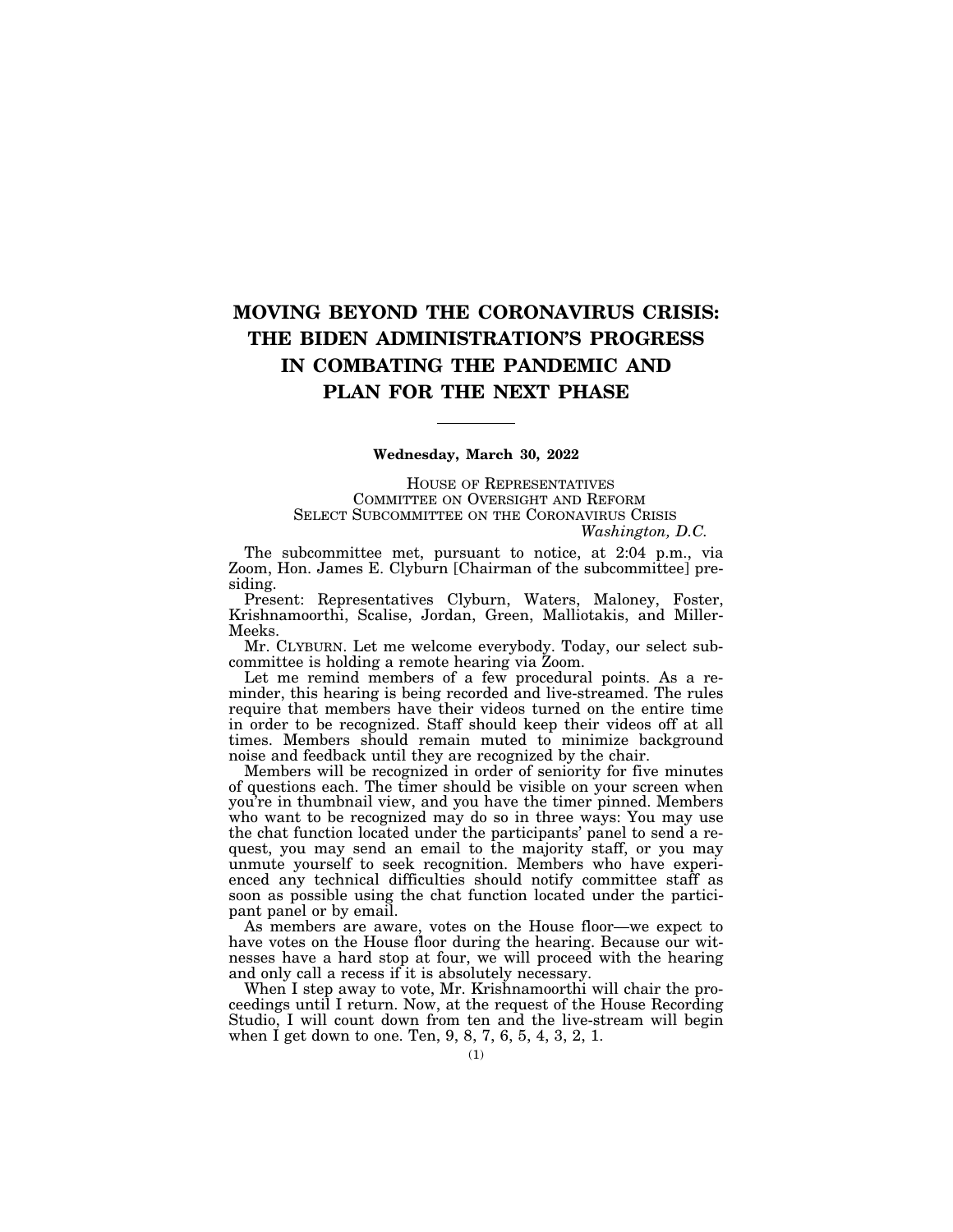Good afternoon. The committee will come to order. Without objection, the chair is authorized to declare a recess of the committee at any time. I now recognize myself for an opening statement.

This is a hearing of the Select Subcommittee on the Coronavirus Crisis. When we were established with this name in April 2020, we were experiencing the worst public health crisis since the 1918 flu pandemic, and we were experiencing the worst economic crisis since the Great Depression. Today, while there is still significant oversight of the response to the crisis for the select subcommittee to conduct, the word ''crisis'' no longer accurately describes the Coronavirus in our country.

As President Biden declared in his State of the Union address, the Coronavirus, and I quote him here, ''need no longer control our lives.'' End of quote. This statement is based on sound science. Recent CDC recommendations provide that mitigation measures like mask mandates are not needed in counties with low or medium COVID–19 community levels, a CDC metric based on Coronavirus case rates and hospital capacity.

Based on this recommendation, mask mandates are currently not needed in counties where more than 99 percent of Americans live. Across the country, schools are open, businesses are thriving, and the American people are safely going about their pre-pandemic lives. Make no mistake; we do not move beyond the crisis by chance. Our success is the result of deliberate positive decisions and the decisive leadership of the Biden administration. And if Congress fails to provide the administration the resources needed to continue to combat the virus, we increase the risk that we will return to crisis.

I look forward to hearing more from the three senior administration officials with us today about our success in getting to this point and how we can maintain and build on this success moving forward.

As we begin this discussion, it is essential that we take stock of how we got here. Within days of taking office, President Biden rescued a vaccination campaign that had been chaotic and floundering under the prior administration. The American Rescue Plan provided the necessary resources to take this campaign to every community in our country, including the most underserved and overlooked. Even in the face of vaccine hesitancy that has been legitimized by too many of my colleagues, the Biden administration vaccination campaign has been a stark success. There's a visual I would like for you to take a look at here.

And as this chart reflects, today, more than 217 million Americans are fully vaccinated. According to a recent study, these vaccinations have prevented 10 million hospitalizations and saved more than 1 million lives. And thanks to considered action by the administration, including the distribution of vaccines to community health centers that helped close those racial vaccination gaps, these benefits of vaccination have been shared equitably.

The American Rescue Plan also enabled the Biden administration to provide schools the resources they needed to stay open safely, to make lifesaving treatment available for free, and to launch an unprecedented program that sent millions of Coronavirus tests to American households after the highly infectious Omicron variant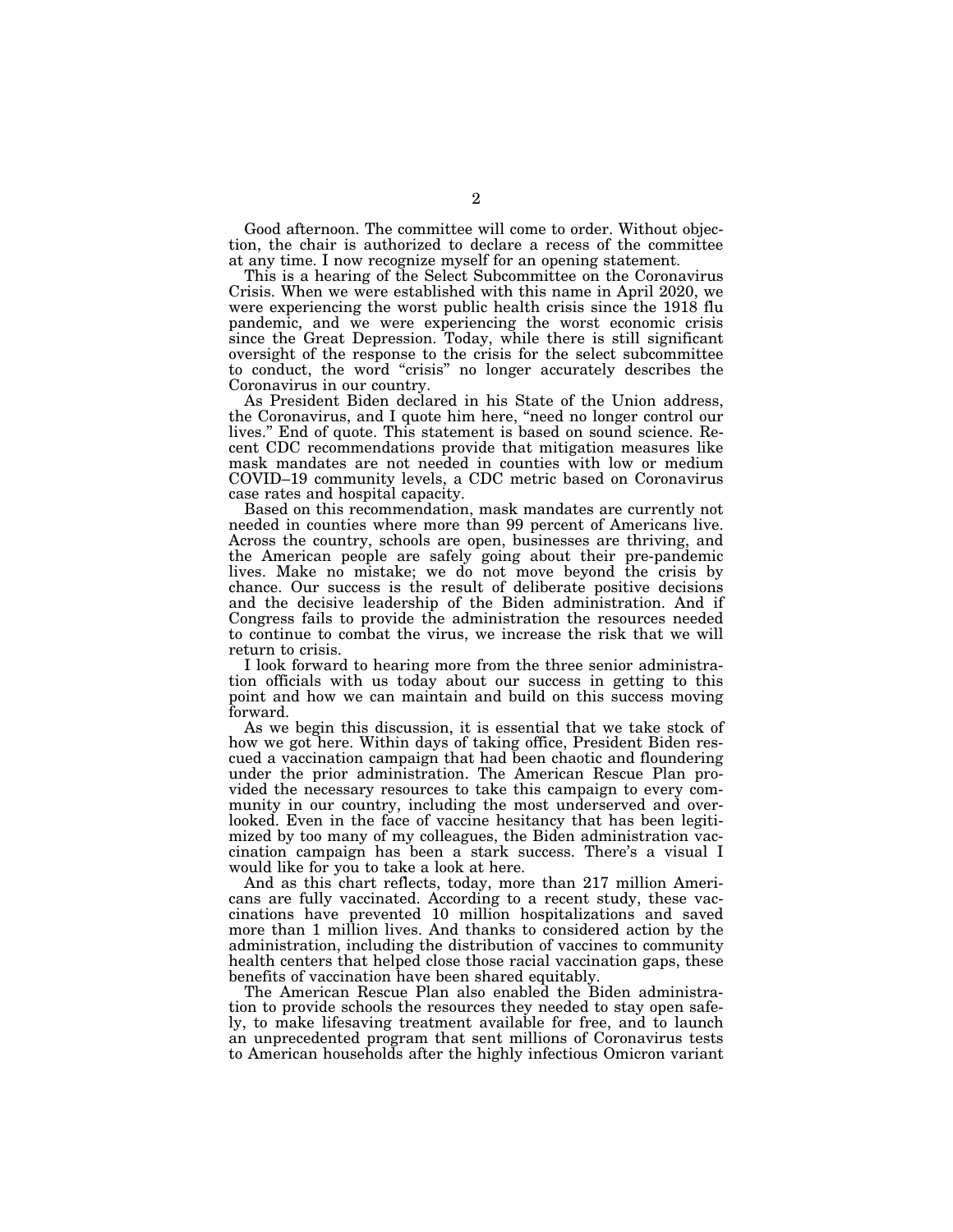emerged late last year. These initiatives have enabled us to safely emerge from the crisis phase of the pandemic.

Coronavirus hospitalizations are the lowest they have been in nine months. And large-scale interventions are not needed. But just because we have moved beyond the crisis doesn't mean we will automatically stay beyond the crisis.

Earlier this month, President Biden released his National COVID–19 Preparedness Plan which details a comprehensive strategy to protect against and treat the virus, prepare for new variants, ensure schools and businesses stay open safely, and continue leading the global vaccination efforts. This plan, however, is not self-executing. Congress must provide resources for its implementation. If Congress does not act swiftly, we risk losing valuable tools that have allowed us to get beyond the crisis. Losing these tools would increase the risk of the crisis returning.

As you can see on this chart, if Congress does not act, the Federal Government will no longer be able to make monoclonal antibody treatments available for free. We risk losing our capacity to maintain robust testing, leaving us vulnerable to new variants and may drive lower infections.

If the science shows additional booster shots are needed for everyone, we will not be able to secure enough doses, and the administration would be forced to scale back—, and the administration would be forced to scale back its Coronavirus treatment for our most vulnerable citizens.

These are just some of the disastrous consequences of inaction, all of which are entirely avoidable. I will reiterate what I said at our roundtable earlier this month to my colleagues concerned about the cost. When it comes to public health crises, an ounce of prevention is worth a pound of cure.

I want to thank our witnesses for testifying today. I particularly want to thank you for your flexibility in allowing us to reschedule the hearing to accommodate Congressman Don Young's memorial service on yesterday. While we were looking forward to seeing you in person, which was not possible, but once we rescheduled, we are fortunate to have the ability to hear from you virtually.

I look forward from hearing more about the new phase of the pandemic, the Biden administration's National COVID–19 Preparedness Plan, and how Americans would be impacted if Congress fails to provide the necessary funding. Thank you, and I'll yield— I would yield to the ranking member for his opening statement.

Mr. SCALISE. Thank you, Mr. Chairman. I appreciate you having the hearing, and I'm glad that the Biden administration officials are here to testify at this public hearing before the subcommittee. It's definitely been quite a while since we've had this kind of testimony. I appreciate all of you joining us.

I would like to note that we also invited Dr. Anthony Fauci, the chief medical advisor to President Biden and the director of National Institute of Allergy and Infectious Diseases, but regrettably, he sent this letter that he was unable to attend because he would need to be invited by the Chairman with permission from the Biden administration. So, Mr. Chairman, hopefully, you will invite Dr. Fauci. I think we all want to hear from him.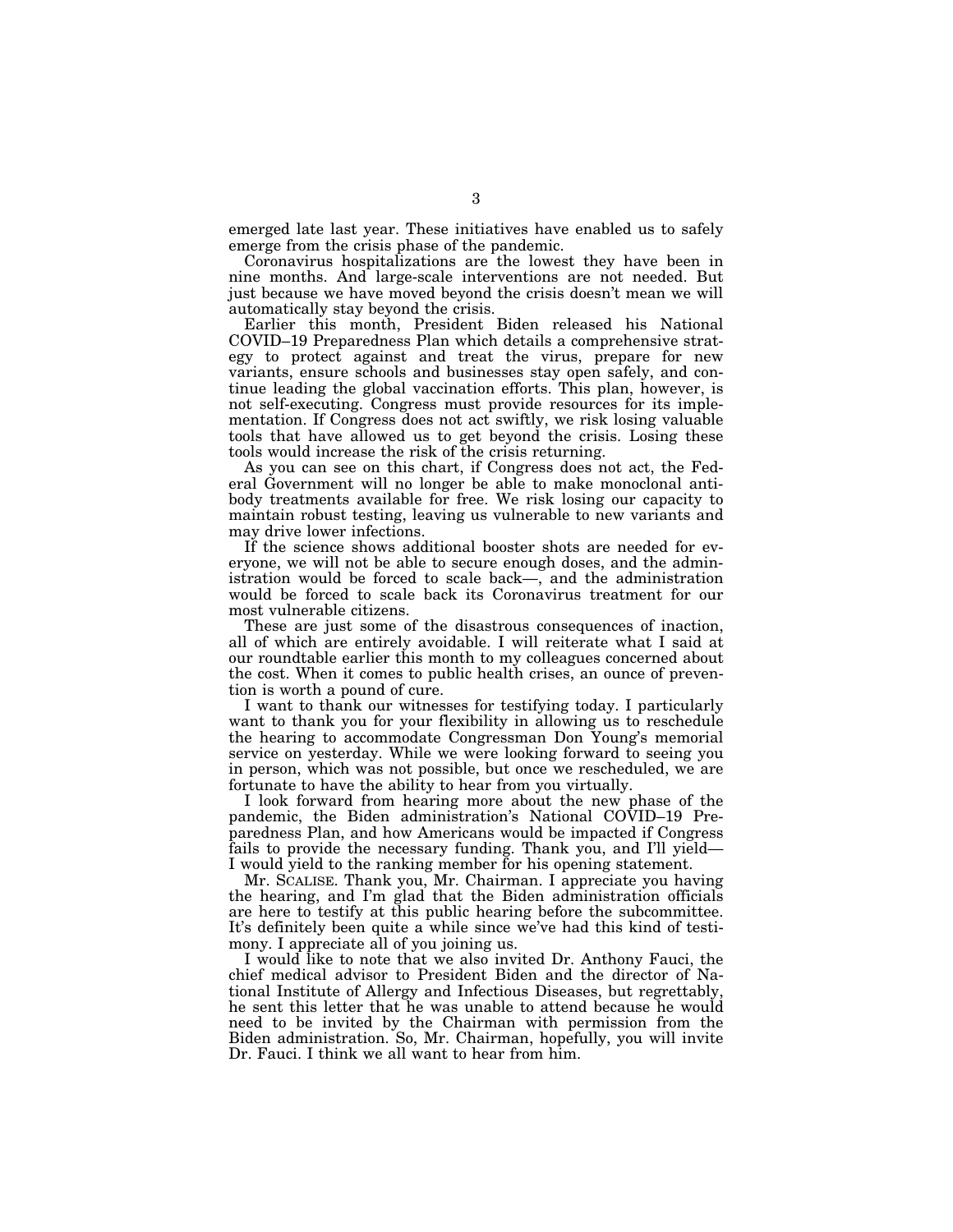Just as a note, it's been 309 days since we've heard Dr. Fauci testify before any committee in the House. So I don't know if Speaker Pelosi is trying to silence Dr. Fauci. We asked that he home. He was not allowed to come. I think he should be part of this hearing. I sure hope we rectify that soon.

It is important to hear from the witnesses today about the current state of COVID and planning for the future. But I think it's imperative that we address the elephant in the room. The public has lost a lot of trust in public health officials over the last two years. And we have seen flip-flopping, we have seen mistakes, we have seen power-grabbing, and we have seen political interference with the science during this last year and a half, especially.

I hope the witnesses will address the following issues directly today. There's a long list of controversies that the American public is looking for answers from, and I'd like to name just a few of them; and I hope that we can have the witnesses address them in neither their remarks or during questioning.

First, it was uncovered that there was direct political interference with CDC's school reopening guidance from the 2021 report. President Biden and CDC discarded historical practices to allow a radical teachers union that just so happens to be a major supporter of Democrats to bypass agency norms and directly change official CDC guidance.

The damaging edits by union bosses effectively kept thousands of schools shuttered across the country, which locked millions of children out of their classrooms. The Biden administration abandoned medical science and replaced it with political science, and, by the way, gave unprecedented VIP access to one of their largest supporters harming millions of children in the process.

Mr. Chairman, a lot of this was documented through some of the testimony we received. And House Republicans put together a summary of this in a report that we released. I would like to ask unanimous consent to include this report in the record. And I know, Mr. Chairman, we have provided you with a copy.

Mr. CLYBURN. Permission granted.

Mr. SCALISE. Thank you, Mr. Chairman. Roughly, \$200 billion dollars in taxpayer money was spent with the intention of safely reopening schools. Yet, many remained closed even after they took the taxpayer money. Students have suffered severe learning loss, and emotional and social problems.

I hope that Dr. Walensky will address this scandal that we've outlined and provide answers for us today on those allegations made especially as it relates to the unprecedented action that the union bosses were able to get to make major edits to a CDC document weeks before it was released to the public.

The list goes on. The CDC recommended little kids wear masks all day, both indoors and outdoors, for almost two years. They did this without any reliable scientific evidence of masking effectiveness in toddlers. An action that likely caused developmental delays for millions of children. And even in hearings before this committee, we've had testimony that identified and talked about the concerns to children from this last few years.

In 2021, the CDC recommended that kids at summer camp wear masks even while outdoors, even though we all knew that outdoor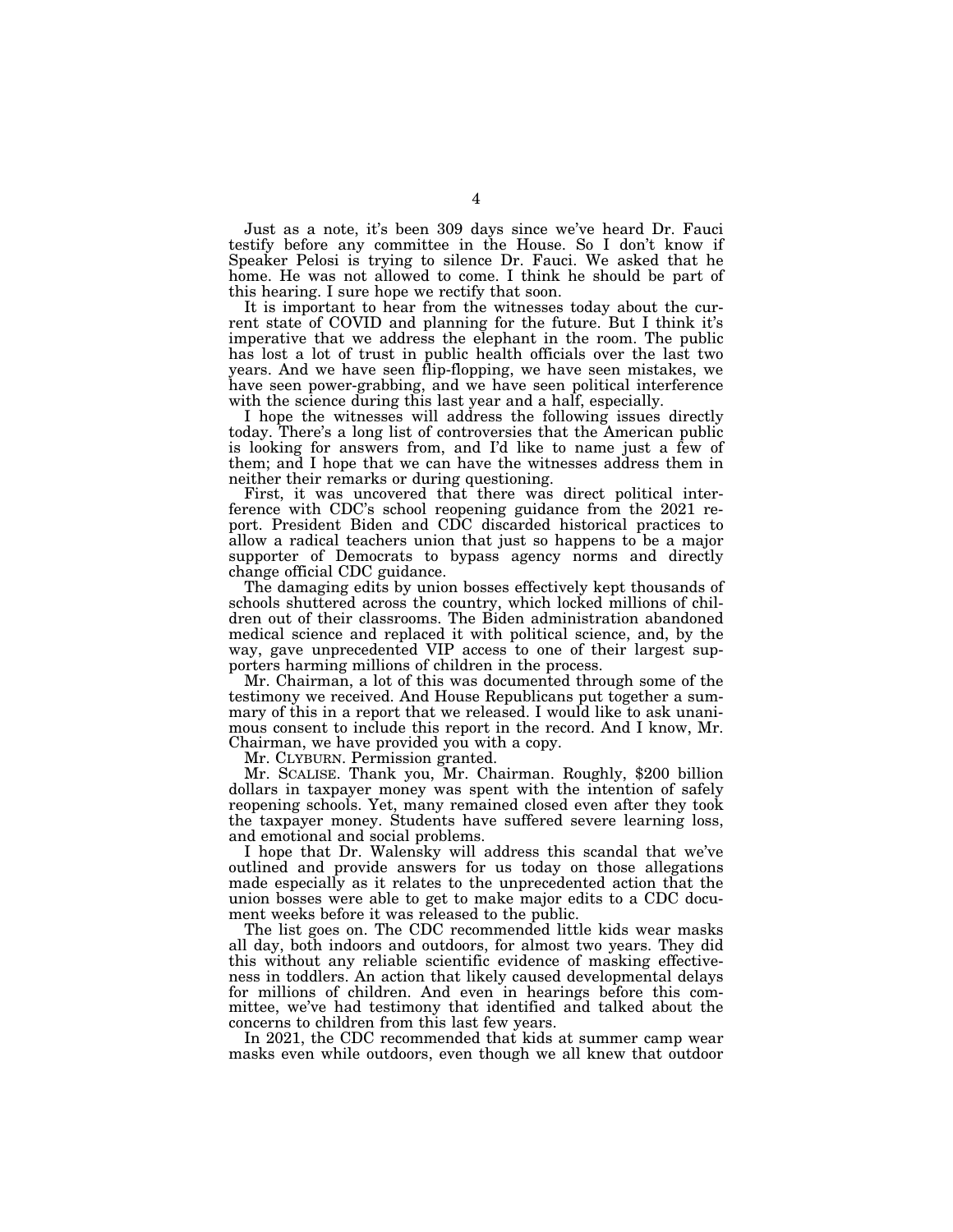COVID–19 transmission was highly unlikely. Again, amongst children, we saw those numbers. Recently, after a long torturous two years of masking guidance, the CDC has finally changed its metrics for masking, effectively allowing most of the country to take masks off. This change just so happened to coincide with a memo from President Biden's pollster that showed people are fed up with COVID restriction like masks.

So, again, not following the science, following the political science after the pollster to the President came out with this data that the public is fed up with this approach. Of course, I welcome the change in masking, but why weren't these metrics used all along? I hope the witnesses will explain that today.

It's also been reported by The New York Times that the CDC has failed to publish essential information about COVID–19 hospitalizations, at least in part, as they report, to control the narrative around vaccine effectiveness.

The reports indicate that the CDC has, in fact, collected data on vaccine and booster shot effectiveness as well as breakthrough infections and wastewater analysis, but has delayed its release, and released only small portions of the data, and in some cases, none at all.

States and localities could have used the withheld data to better inform their efforts to mitigate the virus' spread in their area. CDC spokesman Kristen Nordlund stated that the agency has been slow to release the data they routinely collected because quote, Basically, at the end of the day, it's not yet ready for prime time, close quote. And they feared the information might be misrepresented.

Again, let the science be put out there transparently, and let everybody explain it. If it's hard to explain, maybe other decisions should have been made. But people should have been given access to that data. This is why the majority of Americans do not trust the CDC and what they've said about COVID. What happened by the way to the transparency that we were promised by President Biden.

On top of that, it was recently revealed that the CDC was publishing inaccurate data. An adjustment was made to the CDC COVID data trackers' mortality data on March 15 and involved the removal of 72,277 deaths, including 416 pediatric deaths, reducing the number of pediatric deaths from COVID–19 by nearly 24 percent.

This is not some minor error if that's what it really was. A CDC spokesman told the Washington Examiner that CDC's algorithm was accidentally counting deaths that were not COVID–19 related. The flawed data indicated that children were dying at an increased rate during the Omicron surge. Yet, in fact, it turns out they were not. What decisions were made off of this inaccurate data?

And, by the way, I would also like to hear, who has been held accountable for this mistake, if it was a mistake, if not worse? I hope we get that addressed today. Because it was a very costly mistake.

Then there's the controversy over the Biden administration's inaction with procuring tests and rejection of a plan to provide millions of rapid tests in time for the Christmas holiday when the Omicron surge was at its highest. Sadly, we've had to endure the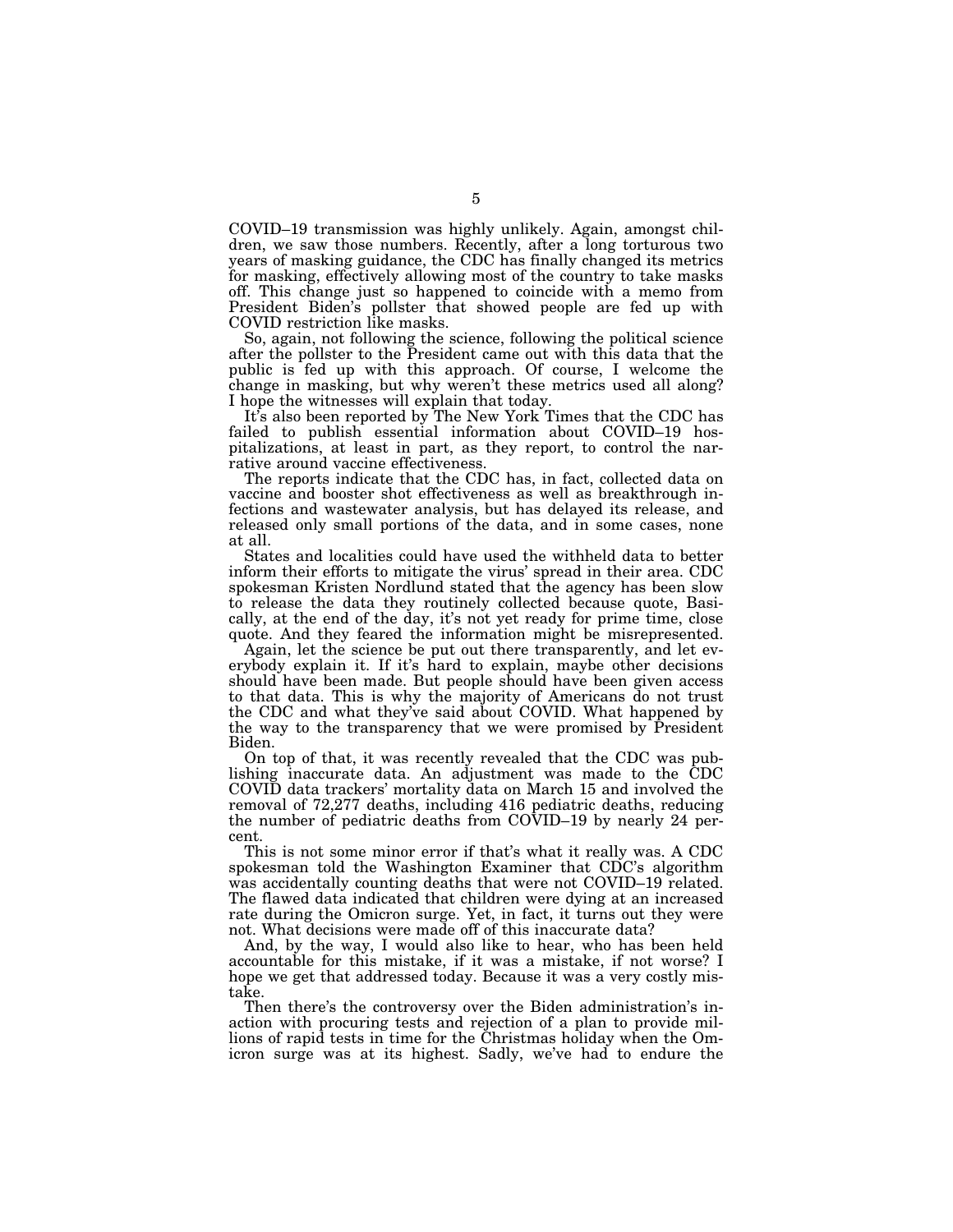Biden administration's alienation of the unvaccinated, instead of focusing on a science-driven approach that includes vaccination and natural immunity.

Undermining trust, once again, in the vaccine, and dividing person Americans is not a time that that should have happened. President Biden's unlawful vaccine mandate on employees or private businesses was stopped by the Supreme Court. This overt power grabbed backfired and further increased vaccine hesitancy.

The Biden administration has also been sidelining the science on boosters. First, in the summer of 2021, the Biden administration announced the availability of booster shots for all adults by September 2021. But, amazingly, they made this announcement before the FDA and the CDC finished even reviewing the data to determine the need for booster shots. Because of this, two senior FDA officials actually left the agency amid alarming reports of reported political interference with the scientists by the Biden administration. This was obviously very confusing for the public, fueling their continued distrust in public health guidance.

Republicans on the select subcommittee are still the only ones in Congress to hold a hearing on the origins of COVID–19. For whatever reason, Democrats in Washington still refuse to have a hearing on the origin.

The U.S. apparently was funding risky gain a function research in China. Taxpayers should know about that as well. And we should have a debate and discussion about whether this should even be funding—we should even be funding this kind of controversial research in the United States or in another country.

Unredacted emails showed Drs. Fauci and Collins were warned that COVID–19 came from that lab in February 2020. Yet they worked to stifle any hypothesis that the virus could have been started in a lab. Again, how much time was lost? How many lives were lost, telling people that something is a conspiracy when it turned out to be true?

I hope the witnesses will address all of these issues today. I know the American public is looking for answers and wants the transparency they were promised that they still haven't gotten from the Biden administration.

With that, Mr. Chairman, I yield back and look forward to the testimony from our witnesses.

Mr. CLYBURN. Thank you very much. Before introducing the witnesses, let me address the—at least respond to the ranking member's expression of displeasure that Dr. Fauci is not with us today. Of course, it is very clear that there have been several political attacks made against Dr. Fauci; I'm more interested in having a meeting to continue the progress that we have made. And, of course, we gave notice of this hearing.

And it is my understanding that the minority was made aware of who our intended witnesses were going to be. But no request was made of me to invite Dr. Fauci. I did see the public letter that was sent to Dr. Fauci, not to me, but to Dr. Fauci. And, of course, it did not allow us the two weeks that we usually grant administration people to prepare for a hearing. And therefore, that's the reason we did not move forward with the request.

Mr. SCALISE. Mr. Chairman, if I may?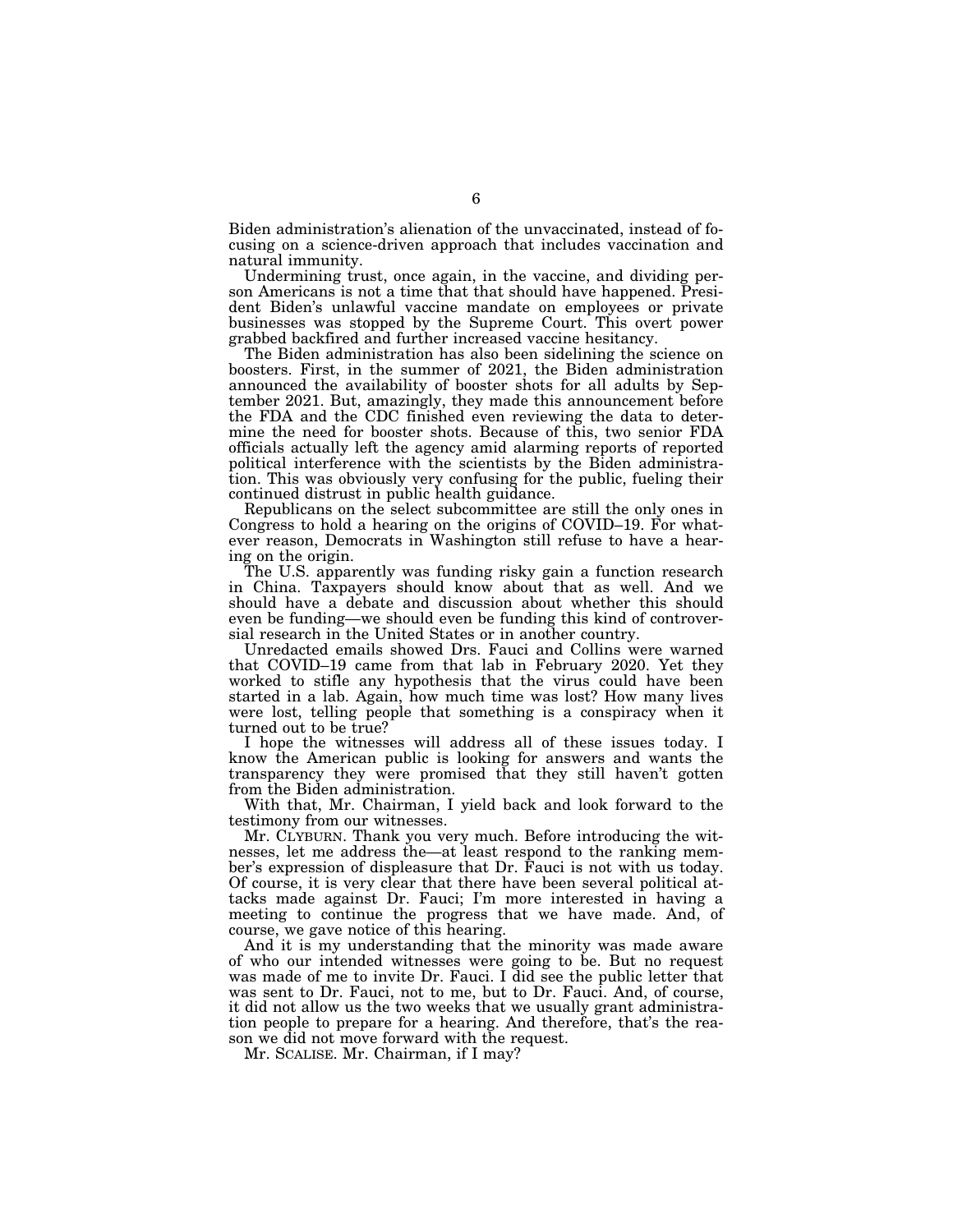Mr. CLYBURN. Sure.

Mr. SCALISE. We did ask Dr. Fauci weeks ago; as a normal practice, the majority has the majority of witnesses, but we have the opportunity to invite a witness; we don't have to check with the majority.

But we asked Dr. Fauci to be our witness. He actually said in his response—, and I'll make sure you get a copy of his response to us,—that he is willing to testify. He didn't have a problem coming to testify. He just said that he needs to have the Chairman ask I don't know if you're aware of, but we will then if we can have him come testify. He is saying we would appreciate that opportunity. And I'll get you a copy of this letter as well.

Mr. CLYBURN. OK. I look forward to reading the letter.

Mr. JORDAN. Mr. Chairman? Mr. Chairman?

Mr. CLYBURN. Yes.

Mr. JORDAN. It's Congressman Jordan. So did you tell—do we understand your comments, did you tell Dr. Fauci you didn't ask him to come today?

Mr. CLYBURN. No. I have not talked to Dr. Fauci. What are you talking about?

Mr. JORDAN. Well, I just—I saw his letter. He said unless you invite him—his response back to Ranking Member Scalise—unless you invite him and the administration gives an OK, he is not allowed to come. Even though he said in the letter to Mr. Scalise, he looks forward and is willing to come any time to testify in front of Congress-

Mr. CLYBURN. You saw that? I'm sorry. You saw that in a letter from me.

Mr. JORDAN. No, no, from Dr. Fauci.

Mr. CLYBURN. Oh, I have not seen the letter. The ranking member says he will get a copy of the letter to me, and when he does, I'll respond.

Mr. JORDAN. I'm always willing to testify before the Congress upon the request of the committee chair and agreement by the administration. So there are two things reasons—two things that can keep him from coming. You didn't ask him, or you told——

Mr. CLYBURN. No, I didn't.

Mr. JORDAN. Or you told him not to come and the administration.

Mr. CLYBURN. No, I did not ask him to come. I asked these three people that are here today. And if you thought—I didn't think we needed him. He had been here three times already. So I didn't ask him to come.

Mr. JORDAN. You told him not to come, I guess, is what I am asking you.

Mr. CLYBURN. I'm sorry?

Mr. JORDAN. He hasn't been here in almost year. We asked him to come. Did you tell him not to come, or did someone in the administration tell him not to come?

Mr. CLYBURN. No. You asked him to come, and he responded to you. If he wanted me to ask him, all he had to do was ask me.

Mr. JORDAN. OK. He could have just came. He could have just came. All right. I yield back. Thank you.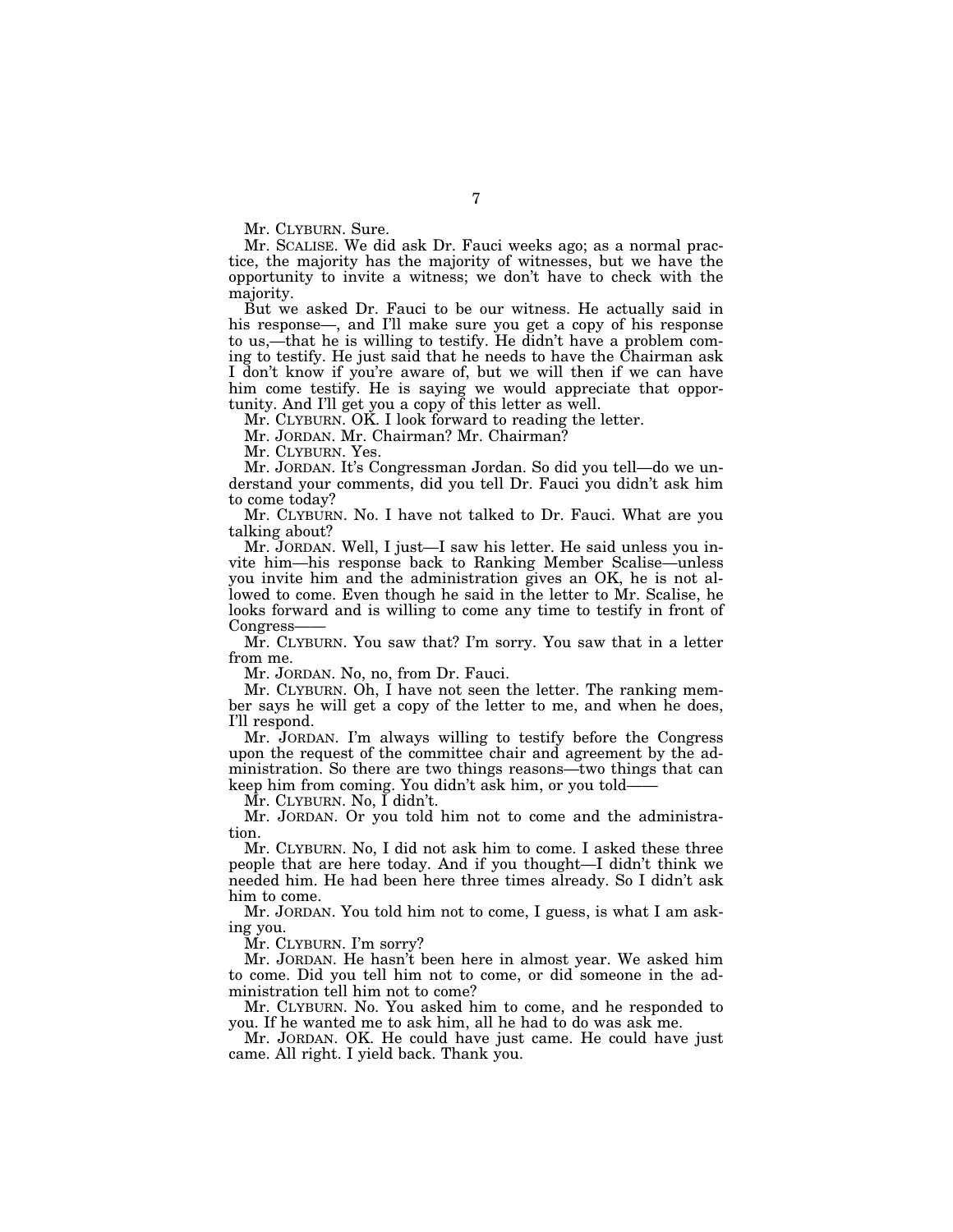Mr. CLYBURN. OK. I'm going to—, yes. He could have. Well, let me get thank—let me get on with introducing our distinguished witnesses today. First, I want to welcome back Dr. Rochelle Walensky, the Director of the Centers for Disease Control and Prevention. Dr. Walensky is no stranger to members of this subcommittee, and we all appreciate other her steady leadership atop CDC these past 14 months. Thank you for being with us again, Dr. Walensky.

Next, I want to welcome Dawn O'Connell, the Assistant Secretary for Preparedness and Response. Assistant Secretary O'Connell's office leads the Nation in preventing, responding to, and recovering from public health emergencies, including the Coronavirus pandemic. Welcome, Assistant Secretary O'Connell.

Finally, I want to welcome Dr. Vivek Murthy, of course, Murthy, I believe, the Surgeon General of the United States. As Surgeon General, Dr. Murthy's mission includes providing clear, consistent, and equitable public health guidance and resources to the American people with a particular focus on combatting health misinformation and the youth mental health crisis among other issues. Welcome, Doctor.

Will the witnesses please raise your right hands.

Do you swear or affirm that the testimony you are about to give is the truth, the whole truth, and nothing but the truth, so help you, God?

Let the record show that the witnesses answered in the affirmative. Without objection, your written statements will be made part of the record. Dr. Walensky, you are recognized for five minutes for your opening statement.

#### **STATEMENT OF THE HONORABLE ROCHELLE WALENSKY, MD, MPH, DIRECTOR, CENTERS FOR DISEASE CONTROL AND PREVENTION**

Dr. WALENSKY. Thank you. Good afternoon, Chair Clyburn, Ranking Member Scalise, members of the House Select Subcommittee on the Coronavirus Crisis.

I want to first extend my condolences to all of you for the loss of your colleague, Representative Don Young. I know he worked tirelessly to represent the constituents of Alaska for nearly 50 years. And as a public health professional, I want to acknowledge his great leadership to increase awareness about tuberculosis.

It's been over years since we were first alerted to the emergence of SARS-CoV–2. Since that time, with support from Congress in collaboration with our partner agencies, we have made incredible strides in providing the American public with the knowledge and tools necessary to combat the virus.

For example, over 217 million people have received a COVID–19 primary series, providing critical protection against severe disease, hospitalizations, and death. So I know we have dramatically improved the volume and speed by which data are collected and released. We now receive over 11,000 healthcare facilities reporting automatic case data. And, finally, we have increased our capacity to identify emerging variants, so that we can quickly effectively monitor changes in this virus to make lifesaving decisions. Despite these strides, rising hospitalizations and deaths due to Omicron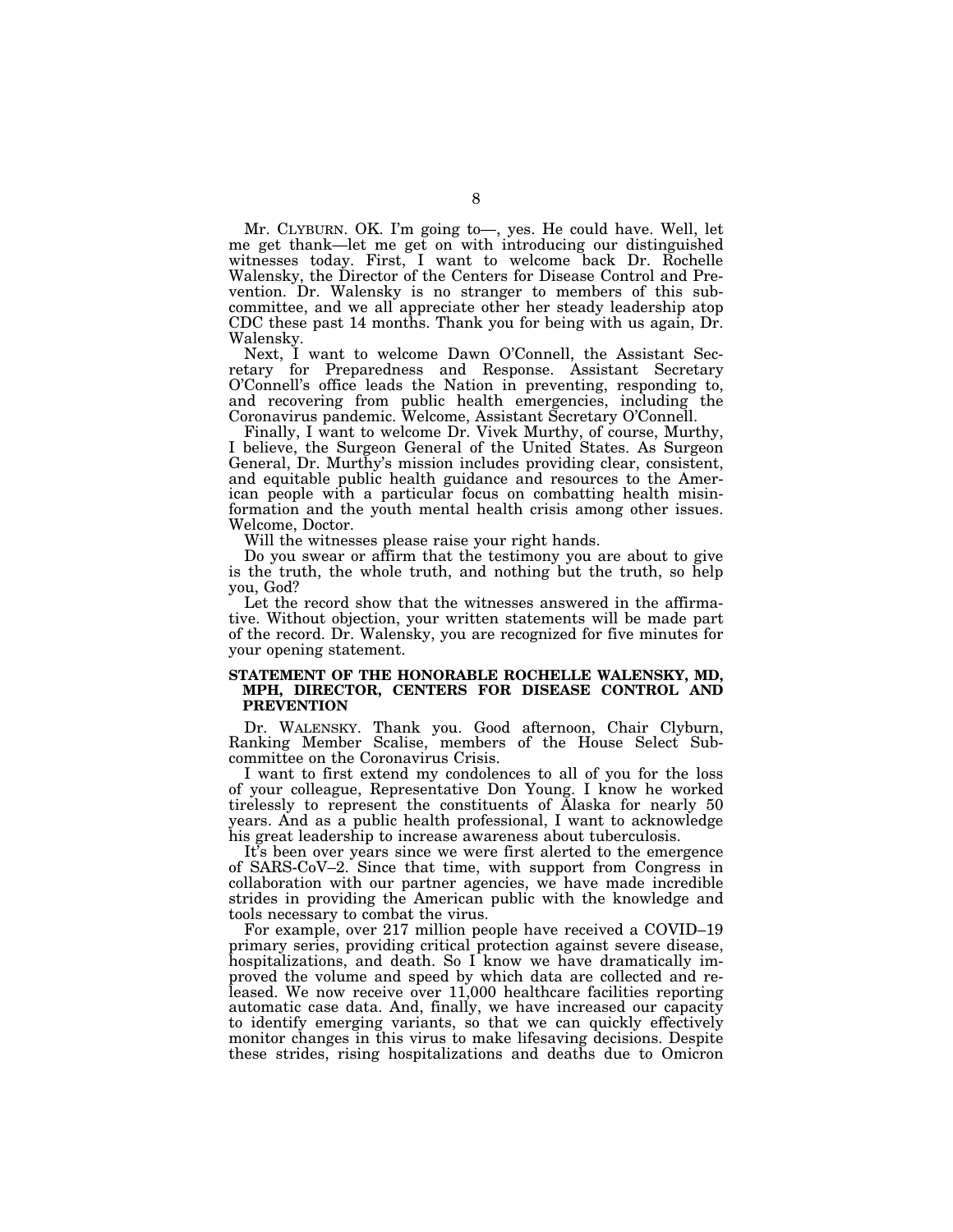again reminded us that new variants can rapidly change our situation.

While Omicron infection may typically be less severe and widespread vaccination and immunity from prior infection provided protection against this variant, the sheer volume of cases resulted in peak hospitalizations above what we saw during both the Alpha and Delta surges. We must work to stay ahead of this virus by amplifying bipartisan messaging to reinforce the importance for vaccination and boosters to save lives.

CDC is committed providing those of increased risk for severe disease with the tools they need to protect themselves. And, in fact, just yesterday, following FDA's regulatory action, CDC updated its recommendations to allow certain populations the objection of an additional booster to increase their protection against severe disease.

As we think about how we manage the next phase of this virus, we must continue to assess which metrics are most helpful to track disease and to support future decisionmaking. Just a few weeks ago, CDC released a new framework for measuring and monitoring the risks COVID–19 poses to communities called the COVID–19 Community Levels.

This framework focuses on prevention efforts on protecting people at high risk for severe disease, minimizing severe disease across the population, and preventing hospitals and healthcare systems from becoming overwhelmed.

CDC also recently unveiled National Wastewater Surveillance data. We are tracking more than 750 testing sites across 639 communities, and we will increase this to more than 800 testing sites in the communities. This information empowers local and state health officials to detect increases in circulating SARS-CoV–2 virus in the community several days before traditional sentinel signals, like syndromic surveillance, test positivity, case counts, and hospitalizations.

In addition, we at CDC strive to improve data-sharing capabilities with states, localities, providers, other healthcare partners, and the public. We do this through investing in platforms like CDC's COVID Data Tracker where CDC shares an unprecedented amount of data each day that are pulled from more than 50 data sources.

And we do this through efforts like CDC's Data Modernization Initiative, which will bolster the capabilities of our public health partners. But we also need continued support from Congress through bipartisan efforts to modernize CDC data authorities, to support standardized data collection and rapid sharing of data in a way that Americans expect during and after the pandemic.

CDC was able to leverage temporary authority during the pandemic to make important strides in COVID-related data. But without new authorities, we run the risk of losing these improvements and the ability to expand on them for other public health-related data.

The President's budget released this week provides a roadmap to guide us to be more prepared for the next public health emergency. It invests in critical initiatives to bolster CDC's annual appropria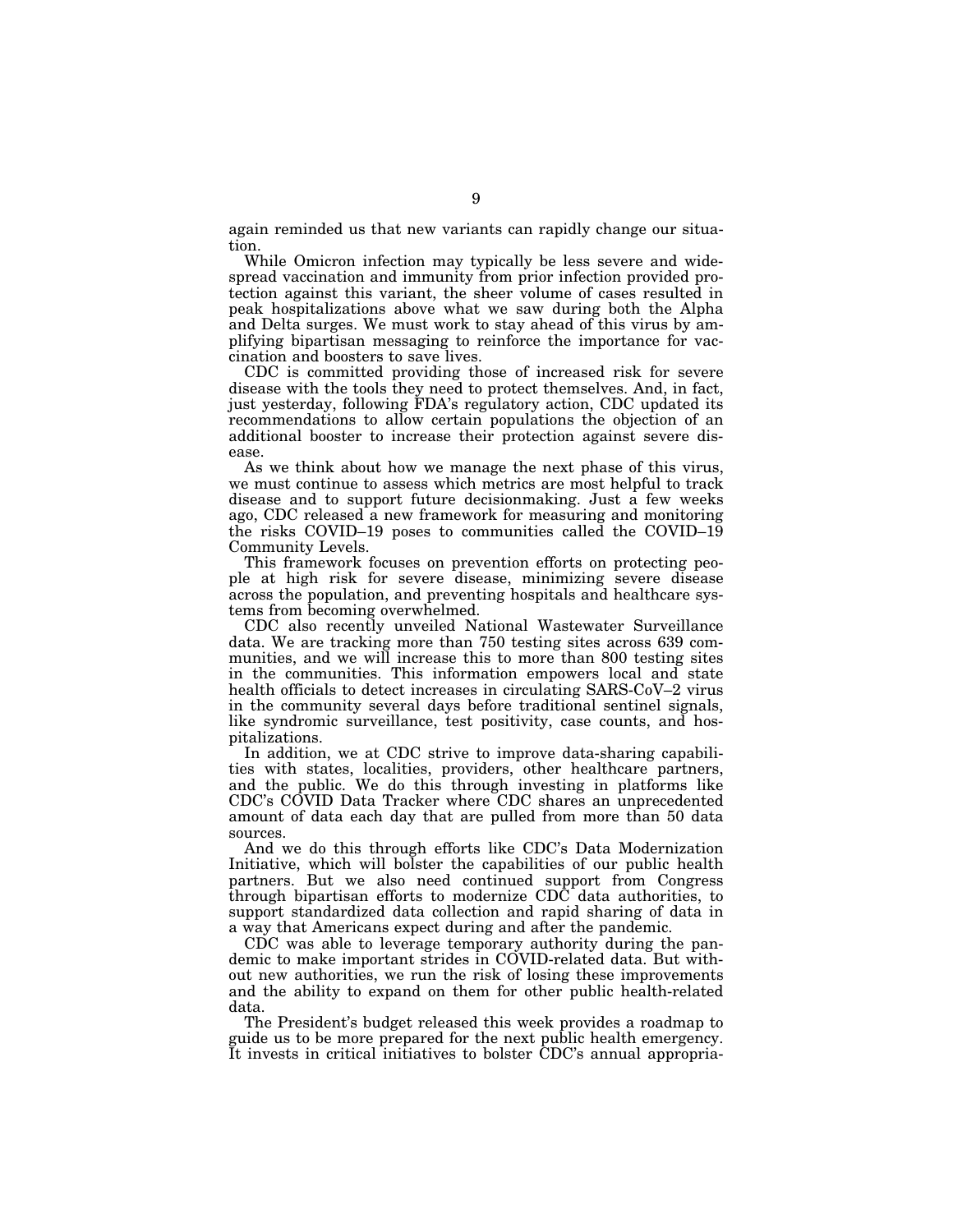tion. It builds on the progress we've made during the pandemic by

And it invests \$28 billion in CDC over the next five years to support domestic and global pandemic preparedness. Taking together, these investments will bolster public health infrastructure through disease agnostic authorities and begin to address the longstanding global and domestic public health challenges that left our country vulnerable to this pandemic. Thank you, and I look forward to your questions.

Mr. CLYBURN. Thank you very much, Dr. Walensky. We'll now hear from Assistant Secretary O'Connell. Assistant Secretary O'Connell, you are recognized for five minutes.

#### **STATEMENT OF THE HONORABLE DAWN O'CONNELL, ASSISTANT SECRETARY FOR PREPAREDNESS AND DEPARTMENT OF HEALTH AND HUMAN SERVICES**

Ms. O'Connell. Chair Clyburn, Ranking Member Scalise, and distinguished members of the committee, it is an honor to testify before you today on the efforts within ASPR to respond to the COVID–19 pandemic. But first, let me join Dr. Walensky in offering my condolences for the loss of Congressman Young. I worked in the House for 13 years with many of you and remember him fondly, and I know he'll be sorely missed.

Now turning to the pandemic. Over the last 15 months, as a country, we have made tremendous progress in our fight against COVID. Today we have the tools we need: Vaccines, tests, treatments, and masks to keep people safe and keep schools and businesses open. Thanks to the collaboration across HHS with partners at DOD and with private industry, ASPR has delivered more than 700 million doses of safe, effective, and free vaccine to 90,000 vaccinationsites around the country, contributing to 217 million people being fully vaccinated. We continue to allocate vaccines and boosters to sites nationwide.

While vaccines remain the best way to prevent severe illness from COVID–19, today, we have an array of therapeutics to treat those that do become infected. We currently allocate monoclonal antibody and oral antiviral treatments to states and territories for free on a weekly basis. We allocate the preventive monoclonal antibody Evusheld. It's a treatment for immunosuppressed people for whom vaccines are not recommended. And allocate that to states and territories for free on a monthly basis.

We recently launched a nationwide Test to Treat Initiative that gives individuals an opportunity to rapidly access treatments at over 2,000 pharmacy-based clinics, federally qualified health centers, and long-term care facilities. Under this program, people are able to get tested. And if they are positive and treatments are appropriate for them receive a prescription from a healthcare provider and have their prescription filled all in one location. This is important because antivirals work best within five days of symptom onset.

Testing continues to be a vital part of disease surveillance, diagnosing illness, connecting patients to treatment, and keeping businesses and schools open. We've made significant progress in in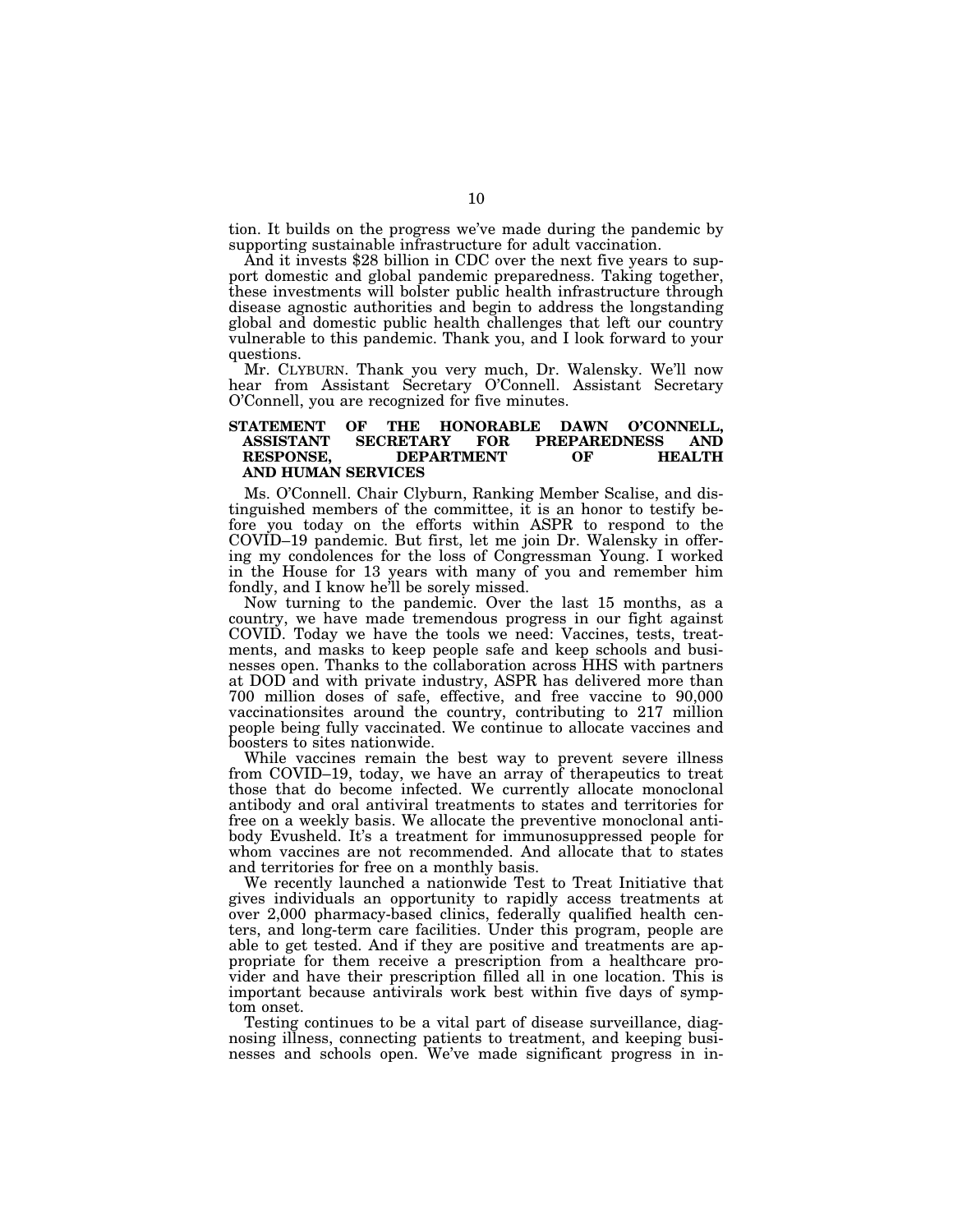creasing testing supply availability and affordability over the past year. We went from zero over-the-counter tests in January 2021 to approximately 300 million tests in December 2021.

I recently visited an Abbott test manufacturing facility in Illinois to meet with company leadership, visit with the employees on their production floor, and see the manufacturing process up close. The advances we have made in testing are reflective of a broader effort within ASPR to bolster our domestic manufacturing of critical medical supplies, expand our industrial base, and secure the public health supply chain.

In addition to increasing the commercial availability of tests through investment to domestic manufacturing, at the direction of President Biden, ASPR has secured more than 900 million of the one billion at-home tests promised for free to the American people. And we're in the process of procuring the remaining ones. Further, in partnership with the U.S. Postal Service, we have delivered hundreds of millions of free at-home tests to more than 70 million American households via the COVIDTests.gov program.

While we are pleased to see the winter Omicron surge receding nationwide, we know that masks continue to be useful in some situations. In January, the President directed ASPR to make highquality American-made N95 masks available to the American people for free. Today, ASPR's Strategic National Stockpile has shipped more than 250 million masks to pharmacies and community health centers nationwide. This effort represents the largest deployment of personal protective equipment in U.S. history. Since the start of the pandemic, we have tripled the number of N95s in the SNS.

And finally, in addition to vaccines, therapeutics, tests, and masks throughout the pandemic, and especially in this past year, ASPR has provided on-the-ground support to states and communities in need. Since July, 93 national disaster medical system teams. Nearly 1,100 team members have deployed to 26 separate states—in the Commonwealth of the Northern Mariana Islands, American Samoa, and Palau to support a range of functions, including hospital augmentation and decompression, setting up medical overflow centers for patients, and mortuary support.

As we move forward and prepare for new surges, we will continue to make resources available to help states and communities respond.

While COVID–19 has been anything but predictable, today we are in a much better position to respond than we were a year ago. A big reason is because Congress, on a bipartisan basis, provided the resources needed to make sure Americans had free and widely available tools to protect themselves.

I want to thank you for your support and partnership and look forward to working with you as we continue to respond to the COVID–19 pandemic. I am happy to answer any of your questions.

Mr. CLYBURN. Thank you, Assistant Secretary O'Connell.

We will now hear from Dr. Murthy for five minutes.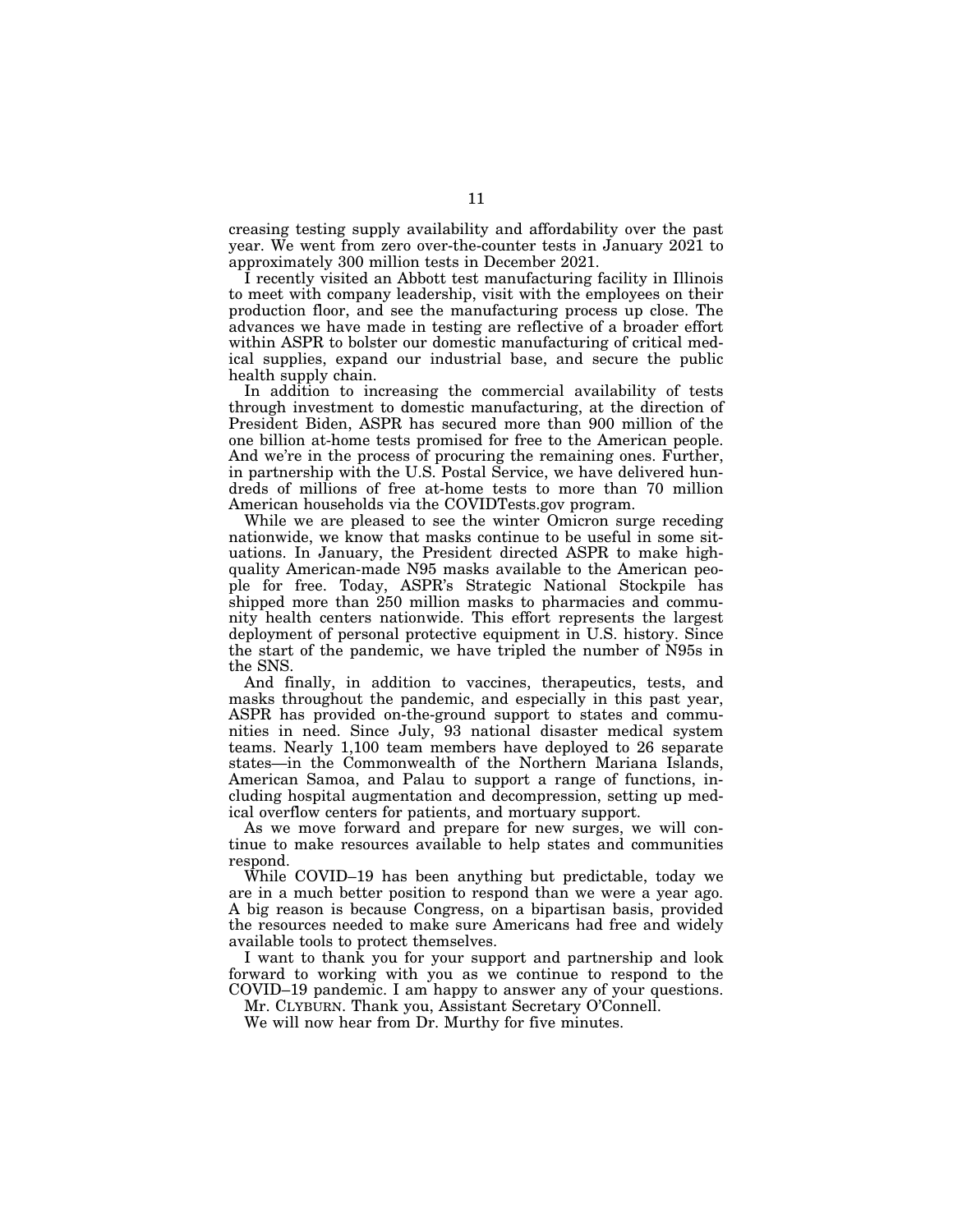#### **STATEMENT OF VICE ADMIRAL VIVIK MURTHY, MD, MPH, UNITED STATES SURGEON GENERAL, DEPARTMENT OF HEALTH AND HUMAN SERVICES**

Admiral MURTHY. Thank you, Mr. Chairman. Chairman Clyburn, Ranking Member Scalise, members of the committee, thank you for allowing me the privilege of speaking with you today.

In the last year, we have collectively harnessed our country's unparalleled scientific and operational capacity to make incredible progress in the fight against COVID–19. We have identified and developed the tools necessary to keep people safe and out of hospitals, including vaccines, boosters, and antiviral treatments. We have led and funded the production of these tools on a massive scale, and we have made them, along with high-quality masks, available for free to millions of people in America.

To be sure, though, we have not relegated COVID–19 to the history books. But the bottom line is that today as a country, we are in a better position to address COVID than at any other point in the pandemic. America has never been closer to the day when COVID–19 no longer defines our lives.

The question now is whether or not we can keep this hard-won progress and, in fact, build on it. And that, in part, will come down to the choices we each make about our health and the health of our families over the coming months and years.

That's why what I want to highlight today is one of the biggest ongoing threats to our public health, the extensive and dangerous spread of health misinformation.

The usefulness of any tool is dependent on whether an individual can make a fully informed decision about if, when, and how to use it. When it comes to our health, misinformation has robbed too many people of their freedom to make that fully informed decision. And over the last two years, especially, we have felt its human costs. If we have failed to address health misinformation now, our ability to contain this pandemic will suffer, our response to the next global public health emergency will be exponentially harder, the societal pluralization the misinformation thrives on will be further exacerbated, and we will risk the well-being of more and more families, communities, and disproportionately people everywhere.

But I believe that we can make change happen. Last year, I released my Surgeon General's Advisory on Health Misinformation, which highlights the urgency of this crisis and outlines what it will take to address it. And it will take all of us. The advisory includes actionable recommendations for every major sector. Government, for example, can support community organizations and other trusted messengers while working to prevent the spread of misinformation and can fund research to help us better understand the extent and nature of the problem, and it can use the full extent of its powers to help create a healthy information environment.

Clinicians, including doctors and nurses, can continue and expand their work to address misinformation directly with their patients and their communities. Our educators can play an important role providing people with tools for digital health literacy. Journalists and media outlets can do more to inform the public without amplifying misinformation by providing context, using a broader range of credible sources, and avoiding sensationalism.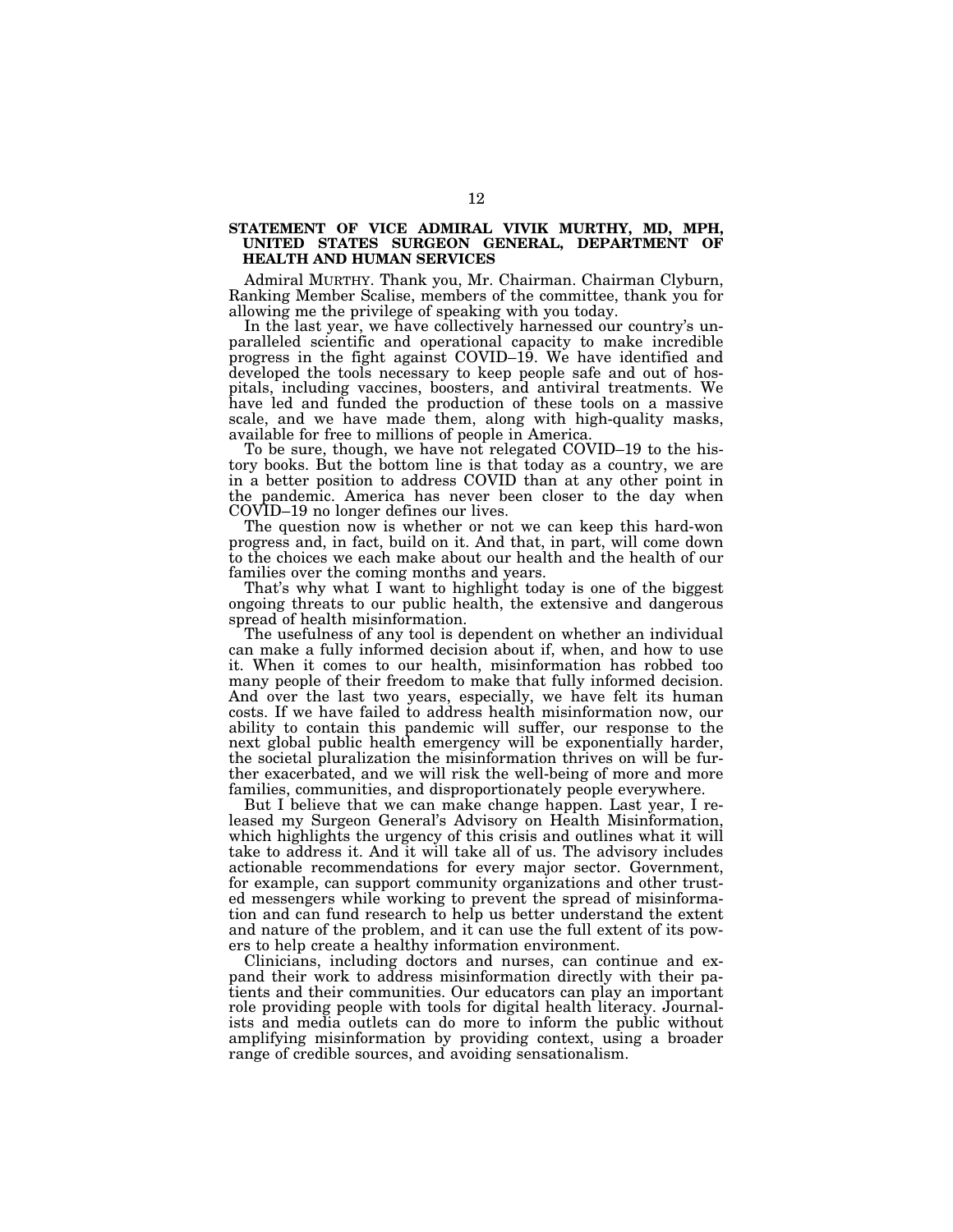Technology companies also need to step up and take responsibility for the unprecedented volume of misinformation on their sites. These companies can start by sharing data transparently with independent researchers and the public so that all of us can better understand how misinformation is spreading online and how best to address it.

Finally, we each must raise our personal bars for what we share online and offline. We all have a platform, however big or small, and I believe we have a moral responsibility, to be honest, fair, and accountable for what we share.

I look forward to discussing these possibilities with you today. I want to acknowledge those who are concerned about where the line is drawn between preventing the spread of misinformation and censorship. We are a country that prides itself on defending certain bedrock values, including freedom of speech.

The values that we support and honor, and cherish in America are the beacons that have drawn generations of immigrants, like my parents, to this country. In our society, though, where individual actions affect one another, we must also set common rules for the common good—rules that respect and reflect our fundamental values.

That's why we banned tobacco ads that targeted kids and, in 1984, mandated warning labels on tobacco products. So then, in the face of powerful economic forces denying the dangers of tobacco and promoting the use of an extremely addictive substance, the public's ability to make a fully informed decision about their health was protected.

President Reagan, the Congress, and one of my predecessors, Surgeon General Koop, understood that when we don't have honest, accurate information, and we lose the freedom to make the best decision for our health and the health of our families. The result of their actions decades later is a nearly unparalleled public health success story copied the world over.

That's what we have the opportunity to do again here. As we protect the gains we have made against COVID and prepare for what's ahead, let's ensure all Americans have the tools, the support, and the information necessary to help keep themselves and their loved ones safe. Thank you so much, and I look forward to your questions today.

Mr. KRISHNAMOORTHI. Mr. Chair, may I be recognized?

Mr. CLYBURN. Yes, you may.

Mr. KRISHNAMOORTHI. Mr. Chair, I would like unanimous consent to enter into the record an analysis released by the select subcommittee last July. The report that my colleagues across the aisle have introduced is riddled with misleading, cherry-picked statements taken out of context and falsely suggests that the CDC was pressured by teachers' unions to keep schools closed.

Here is the truth. The Republican's report is a sad attempt to falsely equate Biden administration stewardship with Trump administration corruption. It is not in any way unusual or improper for the CDC to engage with stakeholders about how guidelines will be implemented and practiced. While Republicans accuse the Biden administration of trying to keep schools closed, the reality is exactly the opposite.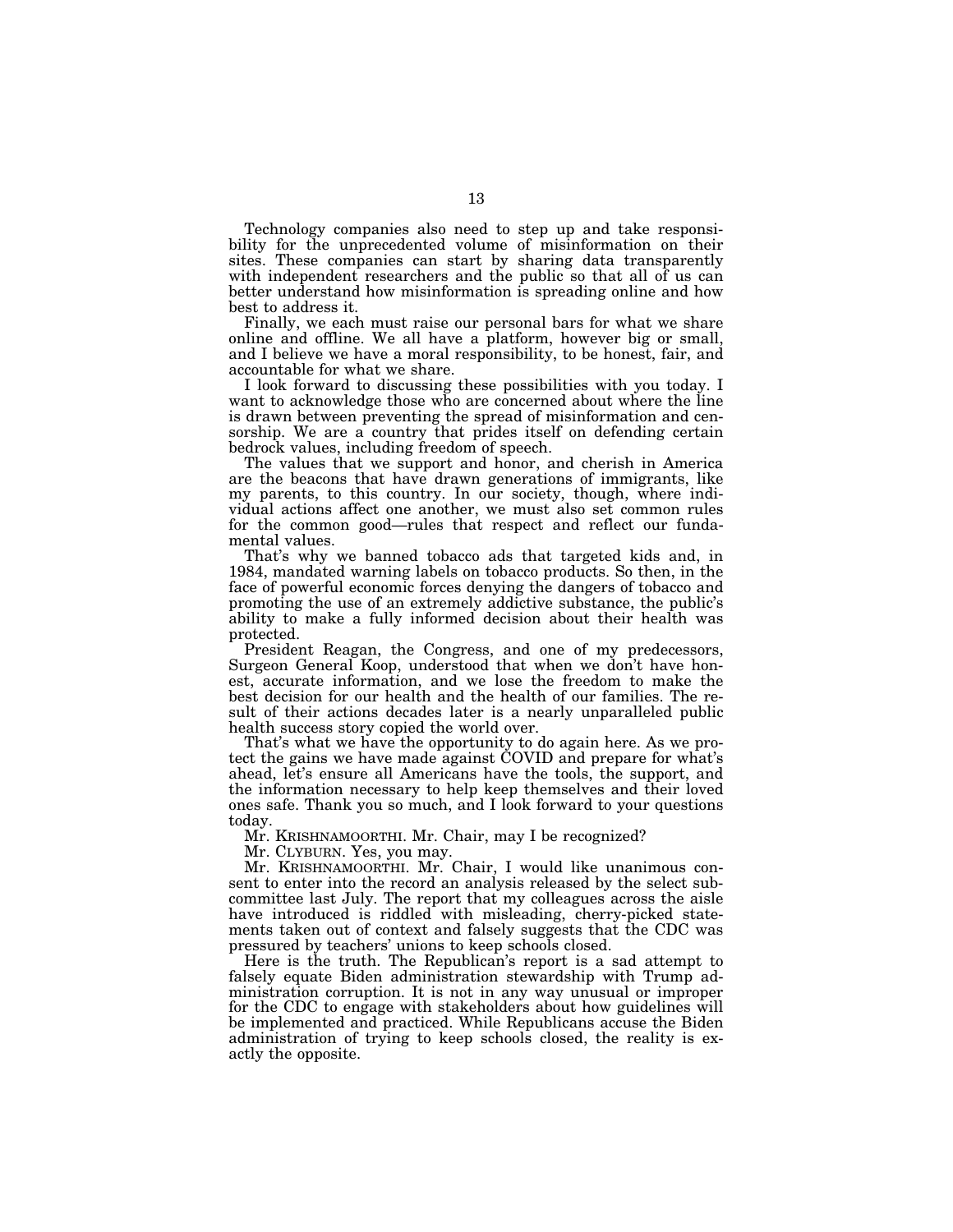Today, under the Biden administration's leadership, virtually every school is open. Just yesterday, I heard that 99.9 percent of schools are open and operating in person safely. Even President Trump's former CDC director, Dr. Robert Redfield, told us in a recent interview that he is quote, very happy with the current trends in the Biden administration on keeping schools open safely.

Hearing input from teachers on how to best achieve this is not improper. What is improper is having political appointees routinely apply pressure to career scientists to impact public health guidance for political reasons.

I have in my hand a select subcommittee staff analysis that documented 88 separate instances of the Trump administration's political interference in the pandemic response, including repeatedly overruling and bullying our Nation's scientists and making decisions that allows the virus to spread more rapidly.

Let's just talk about one example highlighted in this report. Multiple witnesses, including Dr. Deborah Birx, told us that CDC's testing guidelines were altered in August 2020, specifically, to reduce the amount of testing being conducted at a time when no vaccines and few treatments were available. Think about that. Why did the Trump administration do this? Not because it was sound scientifically, but because they thought that the high number of cases was making them look bad politically.

Mr. Chair, I think it is important for the official hearing record to reflect what actual improper political interference looks like. So I ask for unanimous consent that this staff analysis be entered.

Mr. CLYBURN. Without objection.

Mr. KRISHNAMOORTHI. Thank you.

Mr. CLYBURN. Members will now have five minutes within which to ask questions.

And let me begin with a question. I think I will direct this to Dr. Walensky. In your opening statement, and I am quoting you here, the overall risk of severe disease is now generally lower. But you acknowledge that the virus will continue to circulate in our communities.

Can you elaborate on the level of risk posed now by the virus to those who are up-to-date on their vaccinations and those who are not? And what Americans should do to make sure the risks to themselves and their families continue to remain low?

Dr. WALENSKY. Yes, thank you. Thank you, Chairman, I'm happy to do so. So let's just talk about where we are with the Omicron variant, which is the most recent variant that caused up to a million cases in the middle of January every single day. What we know, specifically, about this Omicron variant, in contrast to what we saw with both Delta and Alpha, is it's more transmissible.

But we also know that it tends to cause less severe diseases. Correcting for comorbidity, correcting for vaccine status and booster status, we have seen an Omicron specifically causes less severe disease, less hospitalizations, less ICU states, and less deaths, resting for all of those things. So that is true Omicron, specifically.

We also know that in this country, because of vaccines, because of boosters, and because of protection from prior disease, infectioninduced immunity, that about 95 percent of people in this country have some level of protection against SARS-CoV–2.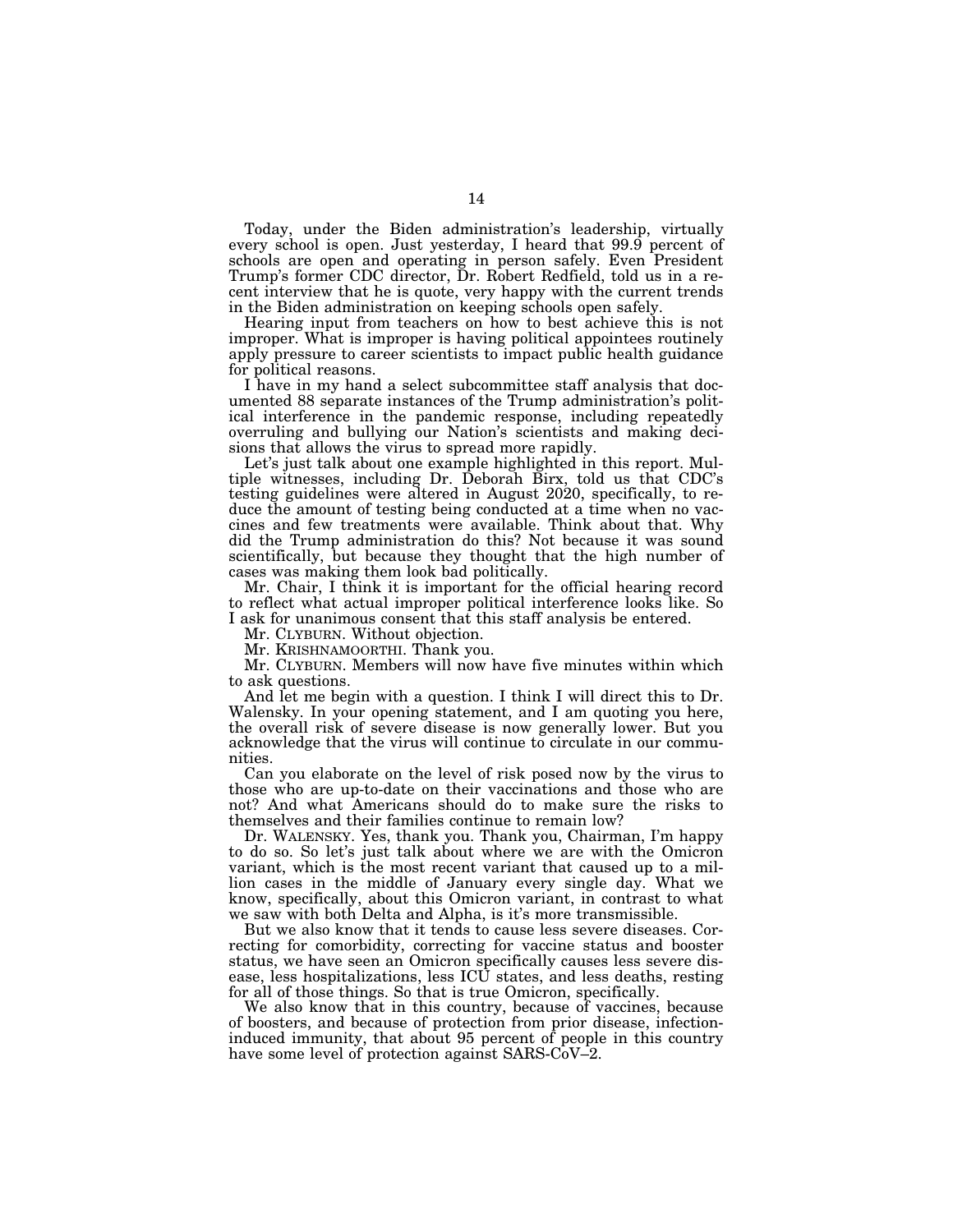Now, we don't know how durable, we don't know how long-lasting, but we know that most people in this country have some level of protection. Of course, the best way to remain protected is to get your primary series and to get your booster shot. That third booster is so essential.

What we have seen with the Omicron variant you need higher levels of immunity to combat Omicron. That means that our vaccines may not work as well against infection, but they're still working quite well against severe disease, against hospitalization, and against death.

And what we have seen in our most recent data against the Omicron variant is that if you are boosted with that third booster shot, that you are 21 times less likely to die of Omicron as you are if you are unvaccinated.

So it's true Omicron is a bit less severe, but it is much more infectious, so we see it on many more cases. It's true at the population level, we have a lot of immunity. And for any given individual, it's very clear that you need that booster shot because you need high levels of protection in order to combat Omicron. Thank you.

Mr. CLYBURN. Well, thanks, but I have a second question of you. Can you give us—tell us a little bit more about the current status of the BA.2 subvariant in the United States and how we are preparing to combat it?

Dr. WALENSKY. Yes, absolutely. So BA.2 is the cousin of Omicron. It's actually a sublineage of Omicron. So the one that we have seen here mostly to date is BA.1. What we know about BA.2—, and we have known about this really since really January, we've had this variant, this sublineage in the United States,—is that it is absolutely more transmissible than its BA.1 cousin.

So we have seen over time that it is increasingly more prevalent in the United States. And in fact, just yesterday, CDC released data that demonstrated about 55 percent of our sequences now are related to BA.2.

We also have seen data from other countries, which is the reason for some optimism, that if you have had BA.1, that you were less likely to get BA.2. There's quite a bit of good protection if you've previously been infected with BA.1 against BA.2.

We also know that BA.2 does not look to cause more severe disease than its Omicron cousin, nor does it look like it evades our immunity any more than BA.1. So we were watching this very carefully. Right now, we continue to have relatively low levels of disease, about 27,000 cases a day, but a higher proportion of it is related to BA.2.

Mr. CLYBURN. Well, thank you very much. As the members know, we are having five-minute votes, and I don't see any Republicans on the screen. Are any there in the room? The chair now recognizes has Mrs. Maloney for five minutes.

Mrs. MALONEY. Thank you, Mr. Chairman. Thank you for holding this important hearing, and thank you to all of our panelists.

The Biden administration's vaccination campaign has been essential to the progress of our country has made even combatting the Coronavirus. Under President Biden's leadership, more than 215 million Americans have been fully vaccinated, and nearly 100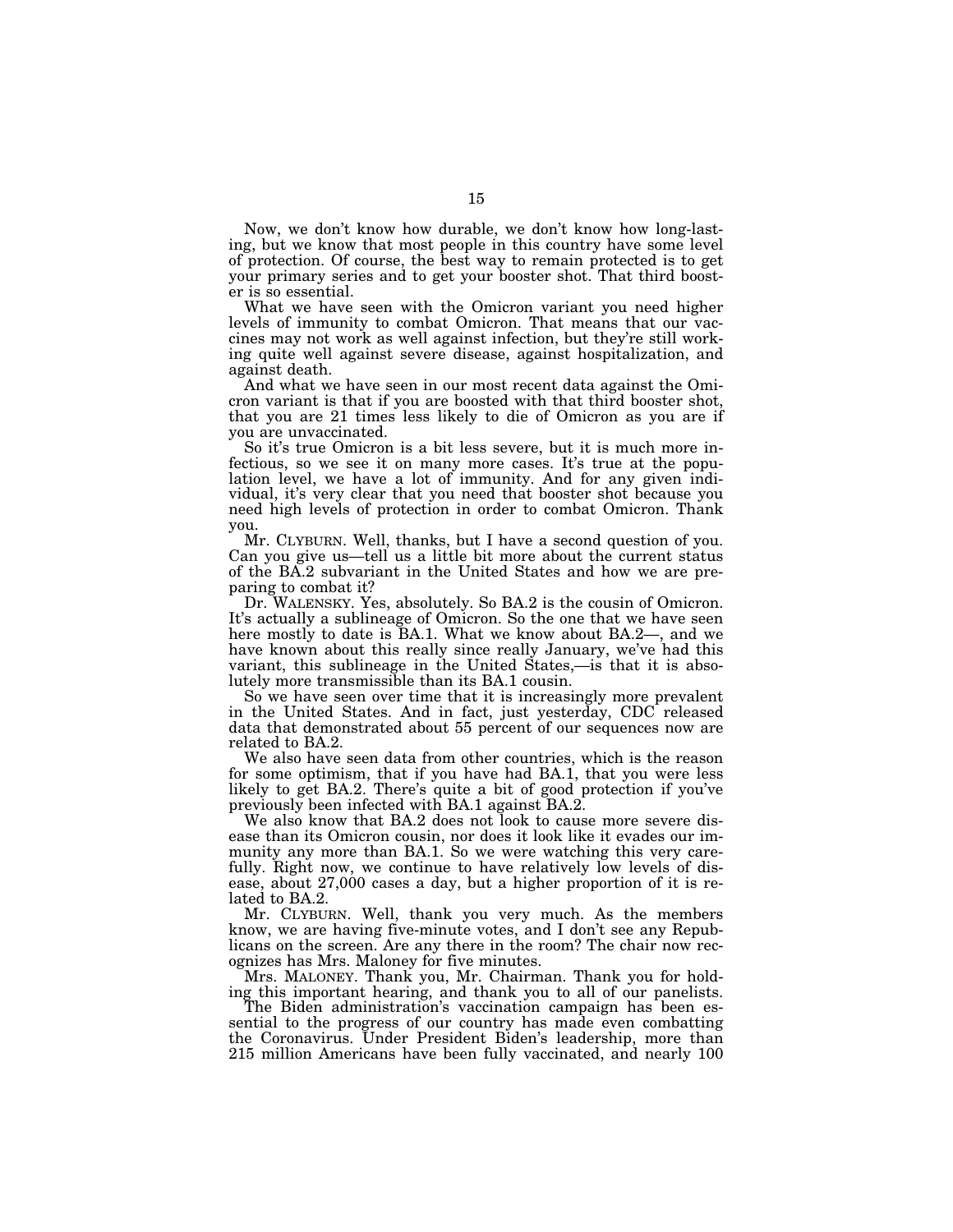million have received booster shots. This has provided significant protection against severe illness and saved lives.

Dr. Murthy, how impactful has the Biden administration's vaccination campaign been in helping our Nation overcome the crisis and move forward safely?

Admiral MURTHY. Well, thank you, Congresswoman, for that question. I do believe this has been one of the successes of the COVID response that we should all feel good about. We have been able to develop, produce, and distribute vaccines at a scale that is truly historic for our country, and the impact of that has been literally lifesaving.

We have now 217 million-plus people who have been vaccinated in the United States. We have saved, during this vaccination campaign over the last year-plus, over 1 million lives and prevented over 10 million hospitalizations.

I will tell you, Congresswoman, as somebody who has lost family members to COVID–19, who has had friends hospitalized with this virus, I would have given anything to have had a vaccine available when my family members got sick, but that wasn't the case. The fact that we have one now stands out as one of the great scientific successes, you know, of our time. But also, it is a victory for the community. What made this possible was not just government, it was partnerships with committee organizations all across America.

It was students knocking on doors. It was moms and dads talking to their friends in neighborhoods. It was faith leaders talking to their communities to help get accurate information to people about these vaccines.

Last year, we still got more work to do. We have had millions of ma'am's brothers and sisters in America who are not vaccinated who do not have the protection against COVID–19 that we want for everyone. So we're not giving up. We are going to keep doing everything we can to make sure people have accurate information about this vaccine so they can get the protection that every American deserves.

Mrs. MALONEY. OK. Thanks to this progress, 99 percent of Americans live in areas where masks are not currently recommended, community-wide, under the CDC's current guidelines. Dr. Walensky, you have explained that the CDC's updated framework reflects the reality that the overall risk of severe disease is now generally lower in most communities. Thanks to vaccinations and booster shots, as well as new treatments and access to rapid testing and improved ventilation, we have made great progress.

How does CDC's updated framework reflect where the country is today in terms of the overall risks posed by the virus both to individuals and to our public health system more broadly.

Dr. WALENSKY. Thank you, Congresswoman. So on February 25, we release our new COVID–19 community levels for executive reasons, as you know. That so much of our disease right now, especially with Omicron, and especially in the context of a lot of population-based communities from vaccines, from boosters, and from prior infection, there's a lot of protection out there.

And so we really this updated framework to reflect medically severe diseases. How are our hospitals doing? How is our hospital capacity? We also wanted these metrics to reflect the ability for vul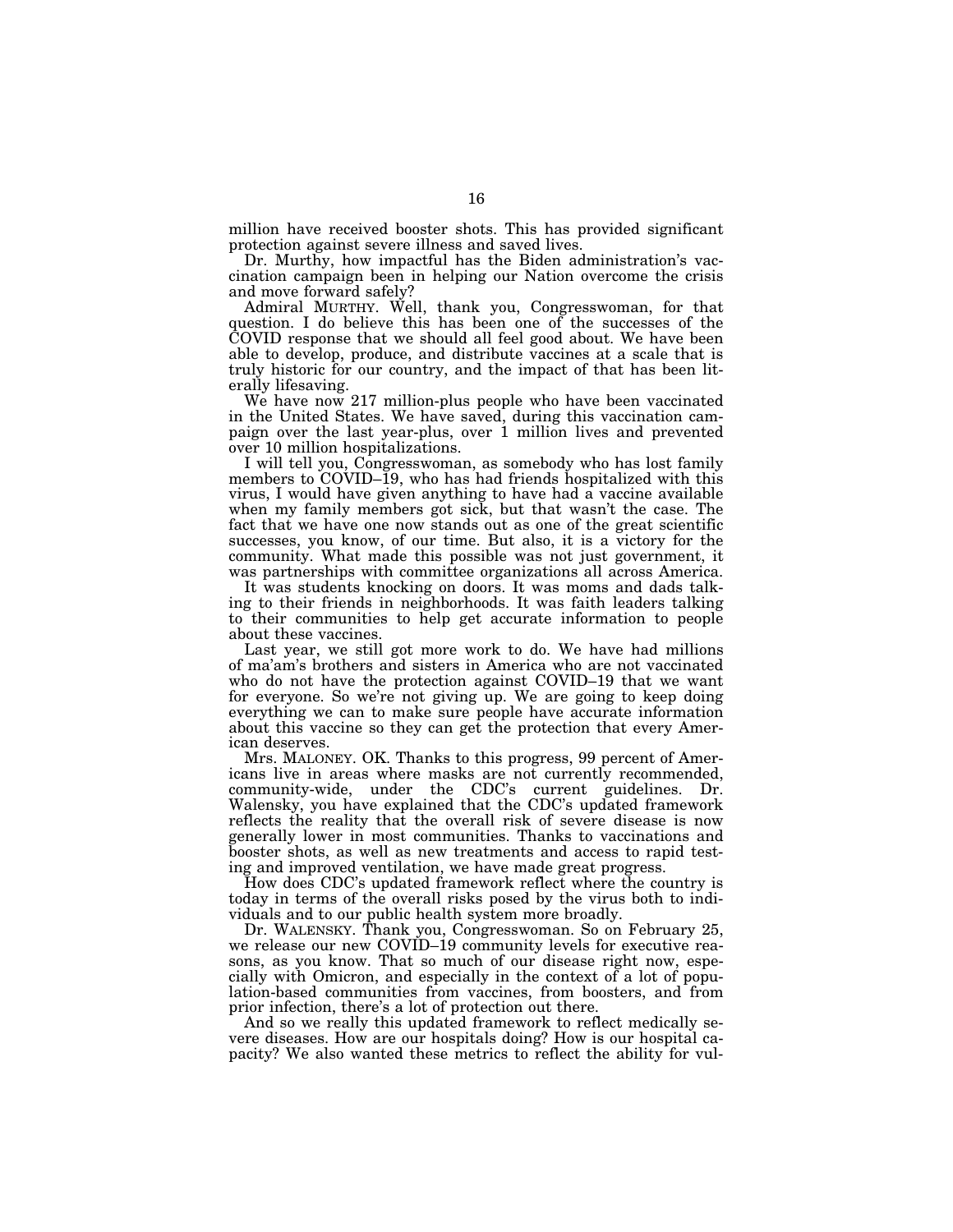nerable people to be able to be protected; that they have the capacity to get a fourth, if not a fifth booster shot; that they have the capacity to easily access an N95; to wear a mask in any of these settings where they see fit; to use routine screening.

So that these COVID–19 community levels were reflected and updated as metrics of the time to reflect severe disease. And, in fact, when we looked at how these metrics perform. Retrospectively, they performed quite well during this Omicron surge. They performed well in predicting where we will be three weeks from now, six weeks from now in terms of severe disease.

Mrs. MALONEY. Well, I'd say that you explained that CDC's framework is designed to be flexible, signaling when policymakers should consider relaxing the program, and when other times you have said you would quote, dial it up. Can you elaborate on how CDC's framework helps guide communities about when to dial up mitigation measures either up or down?

Dr. WALENSKY. Yes, thank you-

Mrs. MALONEY. Dr. Walensky.

Dr. WALENSKY. Thank you. Yes, one of the things that's been very clear through this pandemic is we've gotten curveballs. And we need to be ready to dial things up should we get another one of those curveballs.

So we have said we want to relax our mitigation strategies when things are going well. And we want to have the capacity to put them back on again if we see those surges, if we see challenges with our hospital capacity, with our hospitalizations. And so, this is exactly what these community metrics do.

We are following—the metrics are intended to be followed at the county level. They are metrics that are reported at least a weekly basis. So we can follow these locally and in realtime and update these metrics when we see these concerning trends and put on masks should we need be.

Mrs. MALONEY. My time has expired. And, Mr. Chairman, I think we've been called to another vote.

Mr. CLYBURN. Thank you very much. The chair now recognizes Mrs. Malliotakis for five minutes.

Ms. MALLIOTAKIS. Thank you, Mr. Chairman. Thank you for having this hearing today. I want to talk a little bit about the inconsistencies that we're hearing from the Federal level, the state level, local levels. I think it's been the double standards that have been put in place that have been very stressful and—for my constituents, and infuriating, quite frankly.

For example, just recently, our mayor announced that if you're a baseball star or a basketball or even a performer that, you don't need a vaccine to continue doing your job. Yet, 1,500 city workers, firefighters, police officers, teachers, they were fired for failing to comply with the vaccine mandate.

I would love to hear Dr. Walensky's opinion on what science, what science was my mayor using in saying that, you know, if you're a Brooklyn Net, you don't need the vaccination, but if you were a New York City firefighter, you do. Is there a science that was being followed there?

Dr. WALENSKY. Thank you, Congresswoman. So let me just say that CDC provides guidance at the national level. That guidance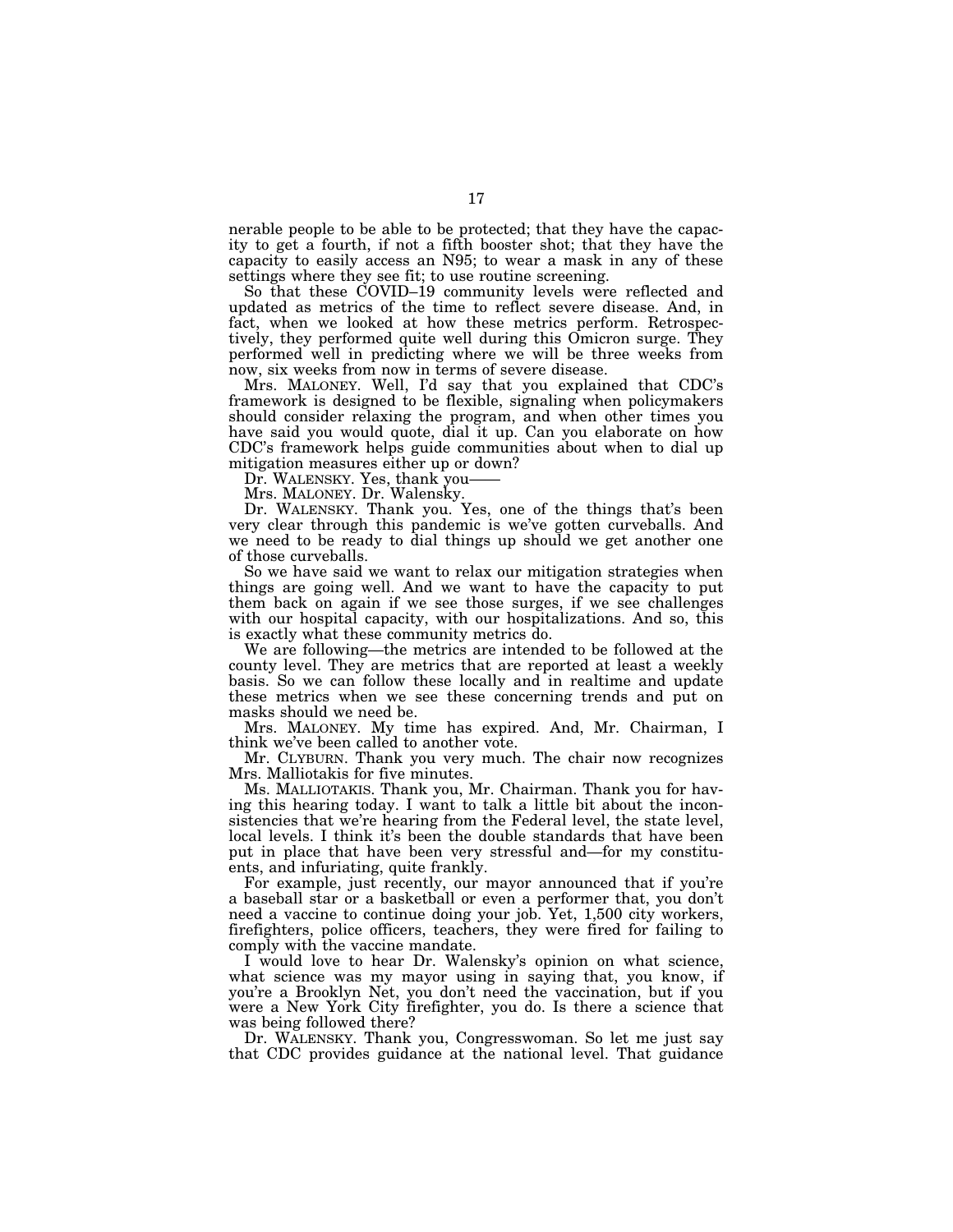and recommendations are really intended to be able to be useful and in places such as Cherokee Nation, as well as New York City, as well as rural Montana. As we put those guidances forward, we certainly have recommended vaccines and booster shots, demonstrating that boosters are working.

Our data demonstrates that if you are vaccinated and boosted, as I have just mentioned, you have a 21 less likelihood of death compared to if you're unvaccinated.

In the context of this guidance, though, we have always said that this guidance is applied locally, and that give—we're very deferential to our political leaders locally to apply the guidance for what is happening locally. This is critically important because this disease is local. What is happening with this disease in your county, in your jurisdiction.

So as we have provided high-level guidance and recommendations, it is intended to be applied. We certainly would be differential to the local leaders for how those policies should be made.

Ms. MALLIOTAKIS. But shouldn't there be consistency? Why is a Brooklyn Nets player or a—, let's say—before it was even if you were a fan in the stadium, you needed to be vaccinated. But if you're playing on the court, you do need to be vaccinated. Now, we're seeing that if you're an athlete and performer in New York City, you don't need to be vaccinated. But if you're a New York City first responder, you do.

I mean, don't you think it's important that the municipalities have consistency here? I mean, is it wrong that people are losing their livelihoods if they choose not to be mandated, particularly, in light of this new decision by our mayor?

Dr. WALENSKY. You know, certainly, I can't speak for the mayor's decisions or how they make those decisions, but what I can say is the CDC's recommendations, and guidance is to get vaccinated and to get boosted. We know those vaccines are saving lives. Those boosters are saving lives. So from our guidance perspective, we would recommend it.

Mrs. MALONEY. And what is the CDC guidance related to vaccine mandates for public school students across the country?

Dr. WALENSKY. The CDC does actually not apply any mandates. The CDC, again, for all vaccinations and school-age children as well, we don't have mandates. We have guidance. And what we do is synthesize all of those policies on our CDC website, so it's transparent as to where those policies are, but the CDC does not apply those mandates.

Mrs. MALONEY. OK. And last, what is the administration telling you about, I guess, as a push now to pass a new COVID relief package? And my concern is that there have been billions of dollars in fraud in both the Paycheck Protection Program and Unemployment Insurance fund. I understand as part of the Chairman's memo regarding this meeting that part of the topic was going to be, you know, programs for economic development.

I understand that you're at CDC and not necessarily administering these programs, but have you had any conversations with your colleagues in the administration on how to ensure that this money that was fraudulently taken from the taxpayers is returned to the Treasury? Because I am hesitant to support any type of ad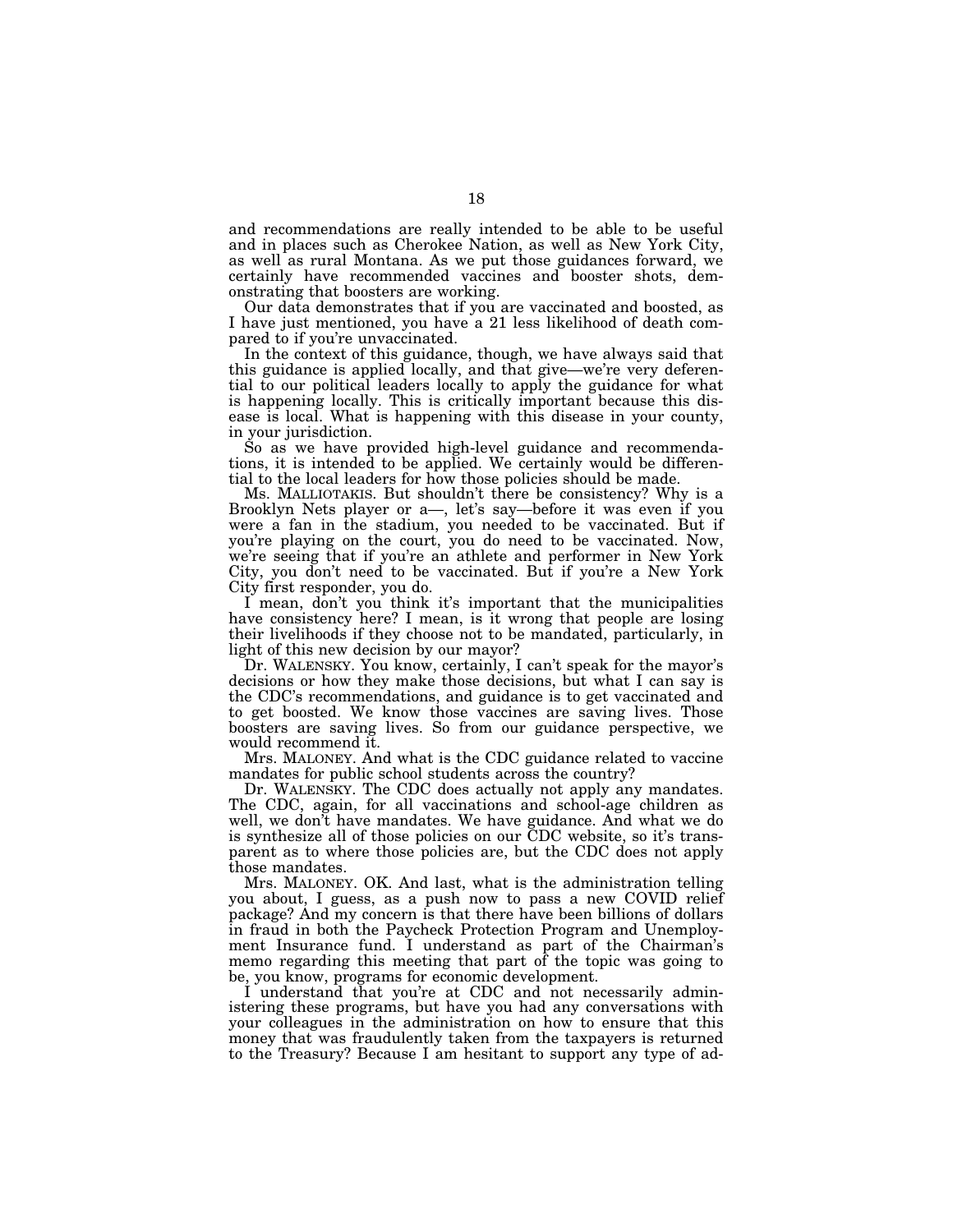ditional funding if we are not going to have accountability for the up to hundreds of billions, it's estimated, roughly \$400 billion is the high estimate, that has been taken fraudulently through the PPP and Unemployment Insurance program.

Dr. WALENSKY. Here is what I can tell you, Representative. What I can say is, we're at a critical juncture right now where we are low on funds in the Federal Government in order to not only purchase vaccines, boosters, tests, and therapeutics but to deliver them and administer them to the American people. We-

Mrs. MALONEY. Well, what-

Dr. WALENSKY [continuing]. at CDC are deeply concerned about our ability to look at vaccine effectiveness studies, studies that are germane and to how we use these, looking at studies of long COVID, post-COVID conditions over the long term, what do these post-COVID conditions mean and——

Mrs. MALONEY. I've run,—I've run out of time. I just want to simply say that we should find out what happened to that money because to ask the taxpayers for more when we have hundreds of billions of dollars that was lost is just unconscionable. So let's find that money because it should have been used for its intended purpose to begin with. Thank you.

Mr. CLYBURN. The gentlelady's time has expired.

Krishnamoorthi? Is he here? We now—the chair now recognizes Mr. Krishnamoorthi for five minutes.

Mr. KRISHNAMOORTHI. Thank you, Mr. Chair.

Let me begin with Secretary O'Connell. Secretary O'Connell, how many doses of vaccine are left in the—in the, I guess, the stockpile that is to be administered at this point?

Ms. O'Connell. Thank you, Congressman. That's an important question. You know, as we look across our current inventory, it changes every day as vaccines are administered. And we, as have currently assessed, that we have enough fourth doses. We have enough to be able to provide a boost to the 50-and-older population that was just authorized and recommended by FDA and CDC yesterday.

We do have significant concerns about whether we would have enough vaccine if we were to do a general population boost campaign in the fall, particularly if we're going to need a variant-specific vaccine. We don't have any of those doses, nor do we have any funding for those doses. Not only that, our-

Mr. KRISHNAMOORTHI. So basically,—can I just jump in. So basically, what we have left is enough in the inventory for boosting those who are age 50 and older. So how many people in the population are, I guess, younger than that particular age? Do you know?

Ms. O'Connell. I don't know off the top of my head. We would be happy to get that number.

Mr. KRISHNAMOORTHI. Now-

Ms. O'Connell. We have 330 million total that we look at. How many are below 50 I don't have off the top of my head.

Mr. KRISHNAMOORTHI. I understand.

What I am hearing from a lot of the providers is that HRSA, the Health Resources and Services Administration, uninsured program is basically going to run out of money very shortly. Has it already run out of money at this point?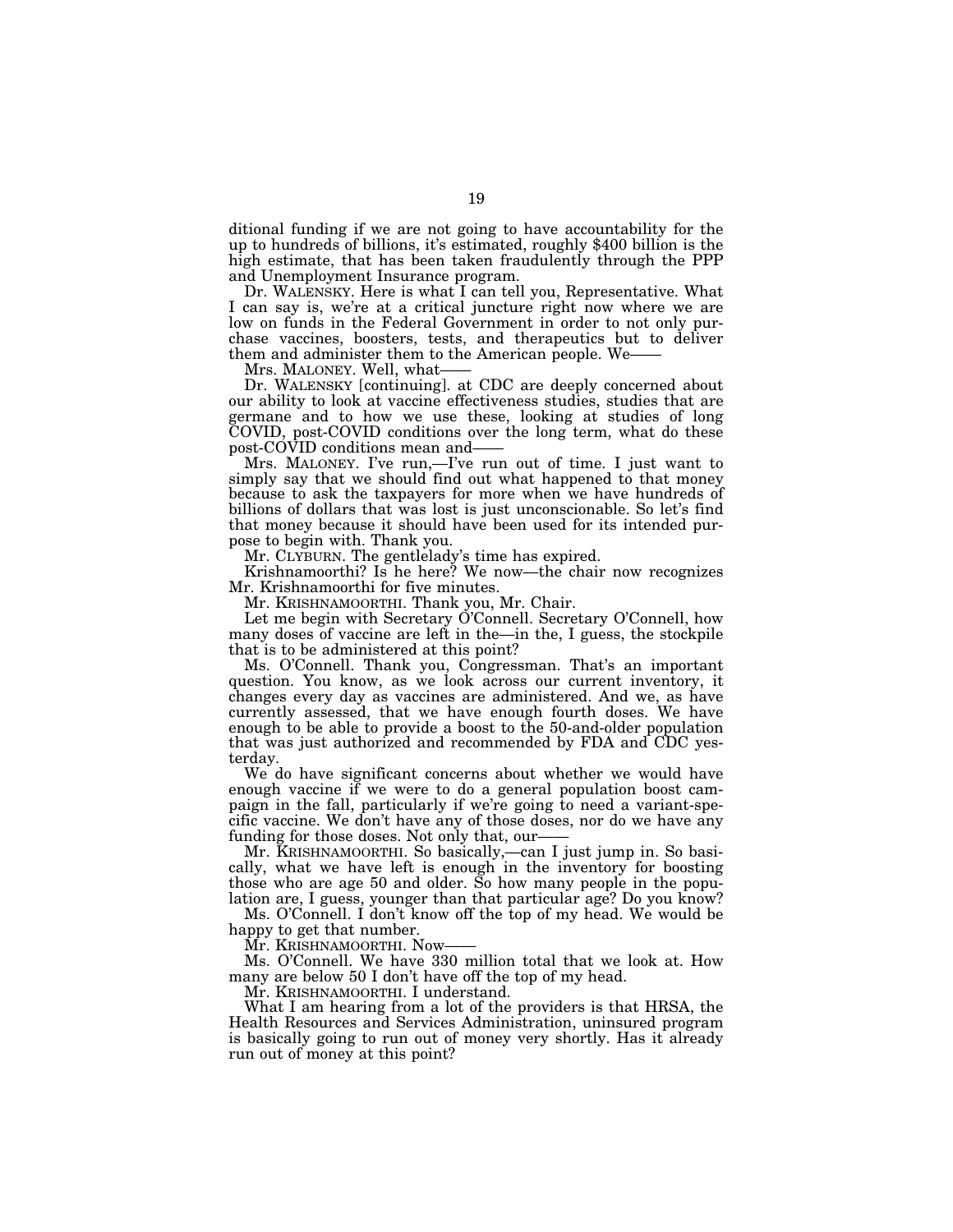Ms. O'Connell. Thank you, Congressman. It has for one component that it's responsible for. It—as of last Tuesday at midnight, it stopped accepting claims for tests and treatments. So for reimbursing providers for providing tests and treatment to the uninsured, it no longer accepts claims for that as of last Tuesday.

Mr. KRISHNAMOORTHI. And how-

Ms. O'Connell. As of midnight next Tuesday, it will stop accepting claims for vaccines. I'm sorry, Congressman.

Mr. KRISHNAMOORTHI. You got—you beat me to it. So as of last Tuesday, it stopped accepting reimbursements for tests and treatments, and then as of next Tuesday, it will do the same for vaccines.

Ms. O'Connell. That's right. And these are the claims that the providers are submitting to them.

Mr. KRISHNAMOORTHI. Well, I'm—I'm—I'm deeply, deeply concerned about that. I'm already—my phone is already lighting up with text messages and emails from a number of providers who were expecting to be reimbursed from HRSA, and I suspect that's the case all over the country. And basically, we're looking at roughly how many people are we talking about who are going to be potentially left in the lurch who would otherwise benefit from HRSA, basically?

Ms. O'Connell. So HRSA would know that number in particular, but the uninsured, you know, several tens of millions of people fall in that gap at this point.

Mr. KRISHNAMOORTHI. Let me ask you this about global vaccination. As you might know, I'm the co-chair of the Global Vaccination Caucus here in Congress, and we've been strenuously advocating for basically more funding to make sure that the rest of the world gets vaccinated, because that's the only way that we're going to get out of this pandemic. How much of the, I believe, \$15.6 billion that has been requested is now being allocated for that particular purpose, global vaccination?

Ms. O'Connell. My understanding is that the administration's request is \$5 billion for the State Department and USAID to do that work.

Mr. KRISHNAMOORTHI. And what would they do with that money?

Ms. O'Connell. Well, we've already—, as you know, the President committed 1.2 billion vaccines to the rest of the world; of those, 500 million have been delivered to 112 countries, but we still have work to do there. So not only would it help get those next round of vaccines to the world, it would also make sure that they're administered. You know, it's one thing to ship them to different countries; it's another thing to make sure that they actually enter arms, and that's part of the work that USAID is planning to do next.

Mr. KRISHNAMOORTHI. So \$5 billion would be sufficient to fulfill the rest of the pledge that was made?

Ms. O'Connell. So I'm—you know, of course, USAID and state have made that request. And how that—how much of the pledge it would, you know, fulfill, we'll have to see, but that was what their portion of the request was.

Mr. KRISHNAMOORTHI. Can you please come back to me on that, Secretary O'Connell? That's extremely important to me. I feel like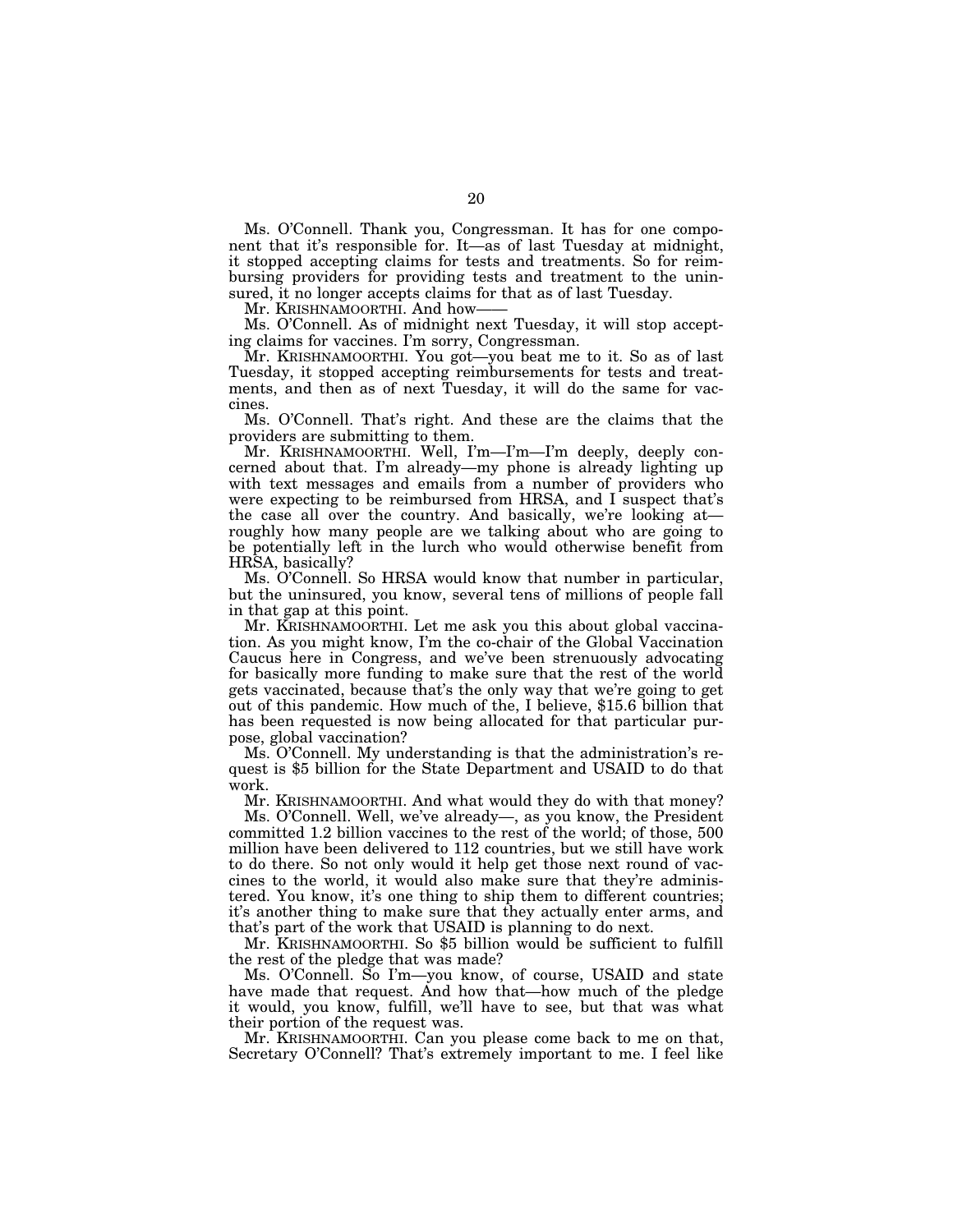we need more transparency on that particular piece, because that's something that I and a lot of others care deeply about.

I'm going to yield back because I have to go vote.

Dr. WALENSKY. May I-

Mr. KRISHNAMOORTHI. Go ahead.

Dr. WALENSKY [continuing]. just chime in and say the critical importance of these funds, as you have seen the challenges in administering vaccines in this country, that is not lost in resource-limited settings. Fourteen percent of resource-limited settings of the populations in those settings have received one dose. We need administration capacity; we need surveillance capacity; we need vaccine safety capacity, we need data capacity in all of these places in order to deliver those vaccines and give them to the people.

Mr. KRISHNAMOORTHI. Director, I would just say, I think we need a lot more than \$5 billion for that——

Dr. WALENSKY. Totally.

Mr. KRISHNAMOORTHI [continuing]. honestly. And that's where we need more transparency and more information from you on that. Thank you so much. I yield back. I have to go vote.

Mr. CLYBURN. Thank you very much.

The chair now recognizes Mr. Scalise for five minutes.

Mr. SCALISE. Thank you, Mr. Chairman.

Dr. Walensky, we had recently interviewed Dr. Henry Walke. He's CDC's director, for the center of preparedness and response, over in your office. You know Mr. Walke, don't you?

Dr. WALENSKY. Dr. Walke, yes, I do, very well.

Mr. SCALISE. Yes. Do you respect Dr. Walke's opinion on the job he does?

Dr. WALENSKY. Dr. Walke has a great amount of integrity, and he has my deepest respect.

Mr. SCALISE. I ask because we—I asked him a number of questions about something that we also asked you about, and that relates to the changes that were made to CDC's guidance right before they were about to come out on school reopenings as it relates to the Teachers' Union making major edits to the CDC guidance.

And I know when we had asked you about it you said, quote, it is CDC's customary practice to engage with stakeholders, which we thought wasn't necessarily what we've seen in the past. So we asked Dr. Walke, and some of the things he said is, quote, that it was uncommon for the CDC to share draft guidance documents to outside partners.

He also said that CDC, even if they did release a draft guidance, it would be embargoed, quote, several hours before publication. Yet, Dr. Walensky, you shared school guidance with the CDC 12 days before publication. And there's a trail of emails going back long before the guidance came out between you and the head of the union talking about changes they wanted that ultimately got incorporated almost verbatim.

So, first, is it uncommon or is it not uncommon to allow an outside partner like a Teachers' Union who's trying to keep schools shut to edit the documents when the CDC guidance was initially going to give more credence to opening schools and you changed it on their behest to, in essence, give them a better opportunity to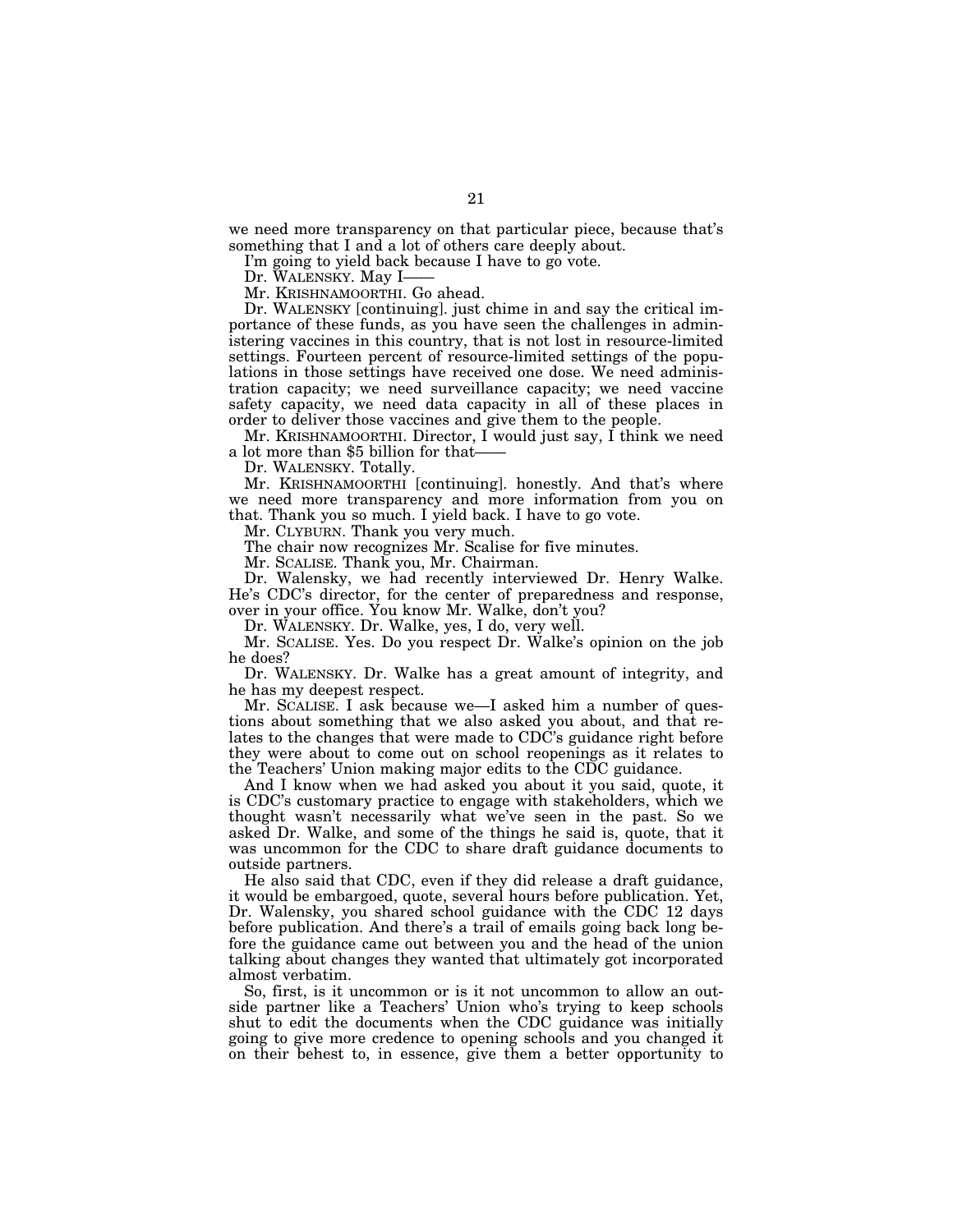keep schools closed? So is Dr. Walke right in that it's uncommon or your comments that it is common the right statement?

Dr. WALENSKY. So thank you. Thank you, Ranking Member. Let me just say, first of all, I was not in the room for—to understand the full context of Dr. Walke's testimony, but let me tell you what I know about the conversation that you're—the discussion that I'd like to have.

First, this—these were discussions that happened in the beginning of February 2021, days after I entered into this position. Why was it days? Because getting our schools open was critically important. At the time, we had 46 percent of our schools open for in-person learning, and I think we would all agree that we have real challenges with our children being home, the social, educational milestones that were being lost, we needed to get our schools open.

We, in that context, engaged as we often do with organizations and groups that are impacted by our guidance and our recommendations at the Agency, and we do that to ensure that they can be–

Mr. SCALISE. Let me ask you this—let me ask you this, Dr. Walensky, did you engage with any parents groups?

Dr. WALENSKY. We did. In fact, we did. I personally did.

Mr. SCALISE. Did they-

Dr. WALENSKY. So I can tell you that our draft guidance was shared with over 50 organizations and stakeholders, boards of education, superintendents, national associations of school nurses, all of this with a mission of getting our children back to school.

Mr. SCALISE. Can you provide the details on all the groups that you consulted with, and then specifically, can you provide which groups actually gave you recommendations that you incorporated? Because when we look at the request from the Teachers' Union, specifically, they sent you language on the left. They sent you this language because they were concerned your language might not make it easy enough for them to close schools when we're trying to get-

Dr. WALENSKY. May I speak to that, please?

Mr. SCALISE. Dr. Fauci,—hold on. Dr. Fauci testified in our committee almost a year ago, but he testified schools should be open, so clearly, there's strong science that the schools should be open. The unions wanted to close them. This is the changed language after they sent you this by email, not where teacher groups or parent groups were able to give input that I've seen. They sent you this change. This is what your new document showed literally almost verbatim language.

And I don't know if you put a footnote. If somebody gives you language, you know, when I took-

Dr. WALENSKY. May I respond?

Mr. SCALISE [continuing]. English, you put a footnote that they gave you the language. But who else was able to give this kind of guidance to you that you then took almost verbatim and changed your report?

Dr. WALENSKY. So we, as I mentioned, engaged with over 50 organizations and stakeholders. We do those engagements so we can bring in the feedback. We take that feedback, and we consider it,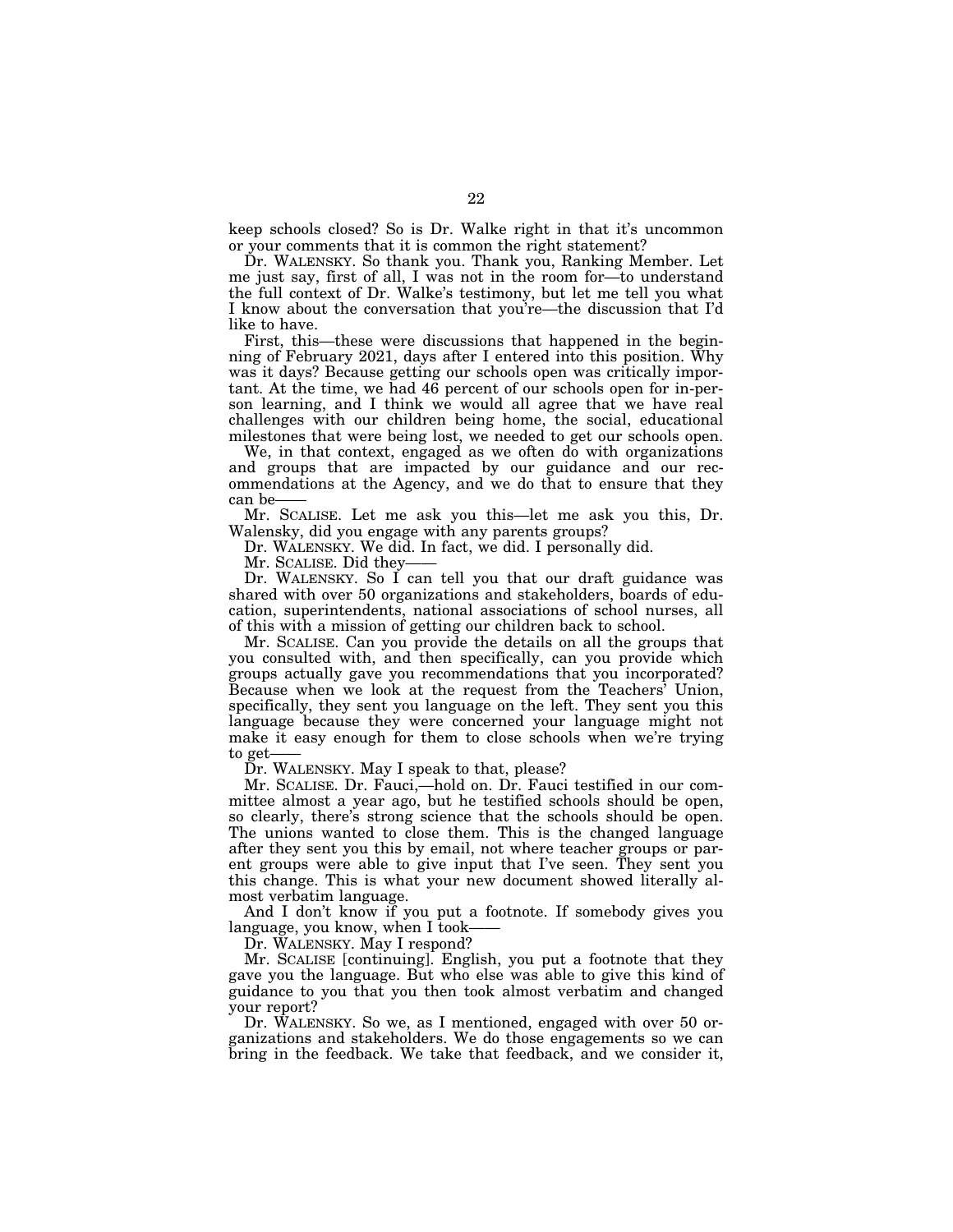and we ultimately implement things that are consistent with our scientific underpinnings of our guidance. When we-

Mr. SCALISE. So will you give us all the groups that gave you input and whose input you allowed into your document? Like clearly, the unions were one of those groups that got to change the science-based on-

Dr. WALENSKY. There was not science that was changed. There was an omission, and if I could speak to the omission. The omission-

Mr. SCALISE. An omission?

Dr. WALENSKY [continuing]. was that in our draft guidance we did not reflect on what should happen with immunocompromised teachers. If teachers were undergoing cancer chemotherapy, if they were on immunomodulating agents, there was nothing in the guidance to reflect what we should do in that situation and that is——

Mr. SCALISE. This doesn't talk about chemotherapy. This makes these sort of closed schools, and, in fact, they thanked you for including it because they said it makes it easier to close schools. So can you give me-

Dr. WALENSKY. Well I-

Mr. SCALISE. Would you give me the detail of any other group that gave you changes that you incorporated?

Dr. WALENSKY. But let me just note, as a reflection of what happened after that guidance, 46 percent of schools were closed before, 60 percent—46 percent of schools were open before that guidance, 60 percent just a few months after. Those guidances opened schools. I publicly said, even in the absence of vaccination, our schools should be open, even in the absence of vaccination. And, in fact, just this past year, in the fall of 2021, with a Delta surge ongoing, we had over 99 percent of our schools open. All of this was a pathway to get our schools open.

Mr. SCALISE. And, Mr. Chairman—all right. I'll look forward to getting that information from you.

Mr. Chairman, I would reiterate, if we could get Dr. Fauci to come testify before the committee. He said he wants to, but he said he can't do it unless you ask him. So I would ask if you would ask Dr. Fauci to come and testify.

Mr. CLYBURN. We'll give every consideration to accommodating your request.

And with that, do we have another—is there a Democratic member we have not recognized? Any other member present that is not recognized?

I'm going to call a recess. I know we have a hard stop at around four, but let me recess to see whether or not any other members wish to participate. OK.

[Recess.]

Mr. CLYBURN. Yes, I see—yes. There we go. Well, we are no longer in recess. I think I see Mrs. Miller-Meeks. Our brief recess is now over, so the chair now recognizes Mrs. Miller-Meeks for five minutes.

Mrs. MILLER-MEEKS. Thank you so much, Chair Clyburn.

And I want to thank all of our witnesses who are here today and presenting to us.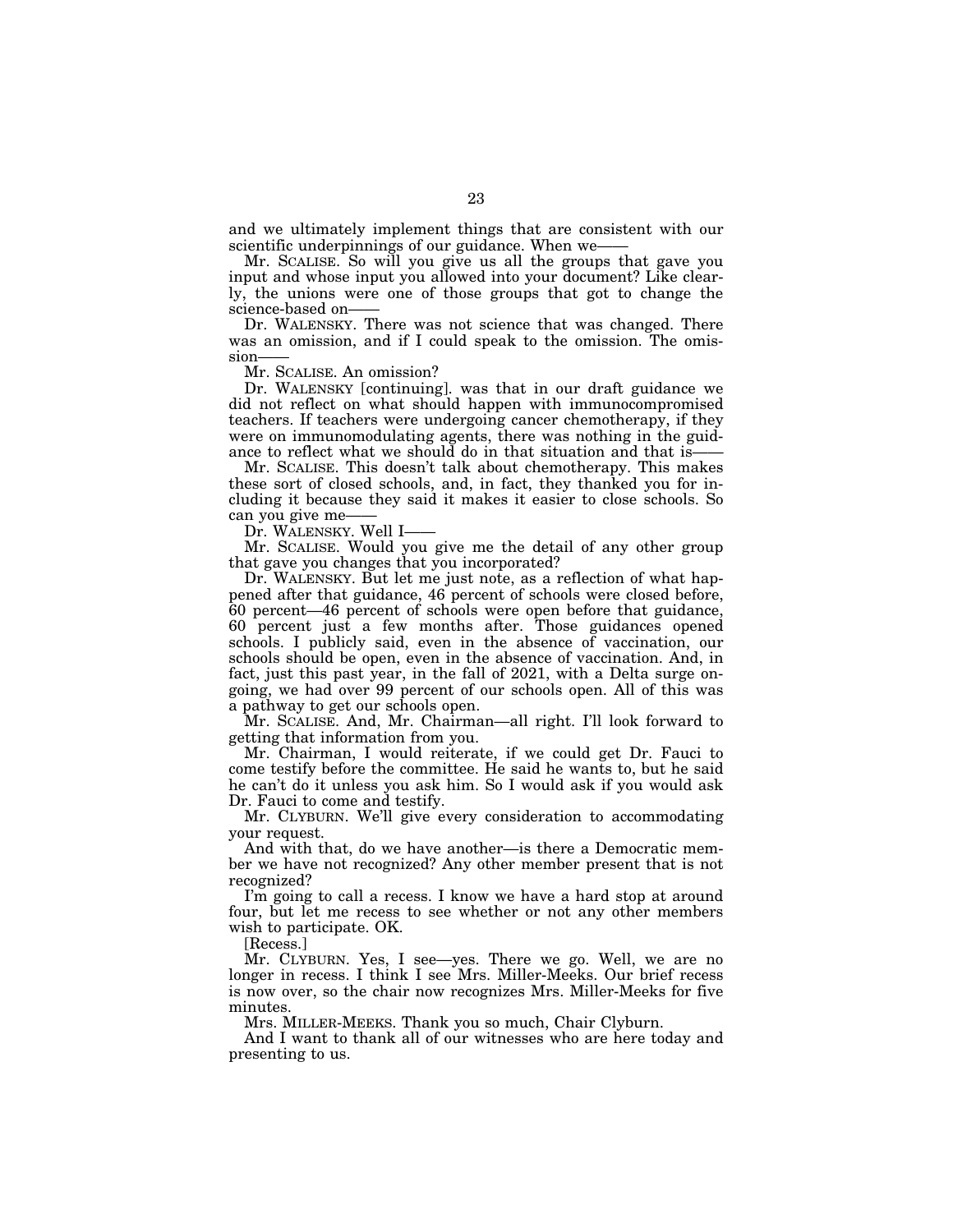And I know how difficult this is. Dr. Walensky, you and I have had conversations. And, you know, much of my frustration over what's happened through the pandemic, especially as it's related to the CDC or the NIH, is more the function of bureaucracies and how bureaucracies work rather than sometimes the individuals who are personally involved or you as director for the short time you've been director of the CDC. So I just wanted to say that upfront.

And also, having been a director of the Department of Public Health, I also had some concerns when I became the director of a department that the majority of our function was not related to what I think is the most important function of the CDC, which is disease control, which was our first and primary mission, which is a national security issue versus the shift toward prevention. And I think that we know why that's occurred, but yet it lends a level of frustration because we don't have the immediacy that we need when it comes to handling a pandemic.

So also, we're,—you know, Dr. Murthy, Dr. Walensky, Dr. O'Connell, as physicians, as published authors, medical doctors, we publish in medical journals, and as you all know firsthand that there's a requirement for disclosure, that's disclosures of financial disclosures, financial interests, and that's also disclosures of any conflicts of interest.

So, Dr. Walensky, I just wanted to ask if the CDC, when they published their February 2021 guidance, did you think to put a footnote to the Teachers' Union or to think to disclose that there was a conflict of interest in getting information almost verbatim from the Teachers' Union?

Dr. WALENSKY. Thank you, Dr. Miller-Meeks. So, you know, I think our guidance and recommendations are a bit different than publication in a medical journal. We do, by standard practice, get feedback from many different organizations, from many different stakeholders, not just in our school guidance but in other guidances as well. And so, we don't necessarily list who we speak with to receive that feedback.

As you know, as a public health—a prior public health official before, we routinely engage with ASTO, NETO, CSTE, our public health, and jurisdictional partners. In this case, we also engaged with school superintendents, state boards of education, with parent organizations, superintendent organizations, national association of school nurses. So-

Mrs. Mrs. MILLER-MEEKS. Dr. Walensky, I didn't see any footnotes or any guidance that was directed from the state of Iowa, which reopened its schools in the fall without any instance, without any superspreader events. We opened schools in the—August 2020 to no detriment either to our teachers, to the staff, or to our students.

And when you look at the effect upon students—and I know I have emphasized this and I will continue to emphasize this, because our response to the pandemic is based upon the precedent this year. So we just reduced the number of COVID–19 pediatric deaths, the CDC, by 24 percent over a coding error just a couple of weeks ago.

I'm equally concerned about the excess deaths through the pandemic, and we have discussed this before. The excess deaths have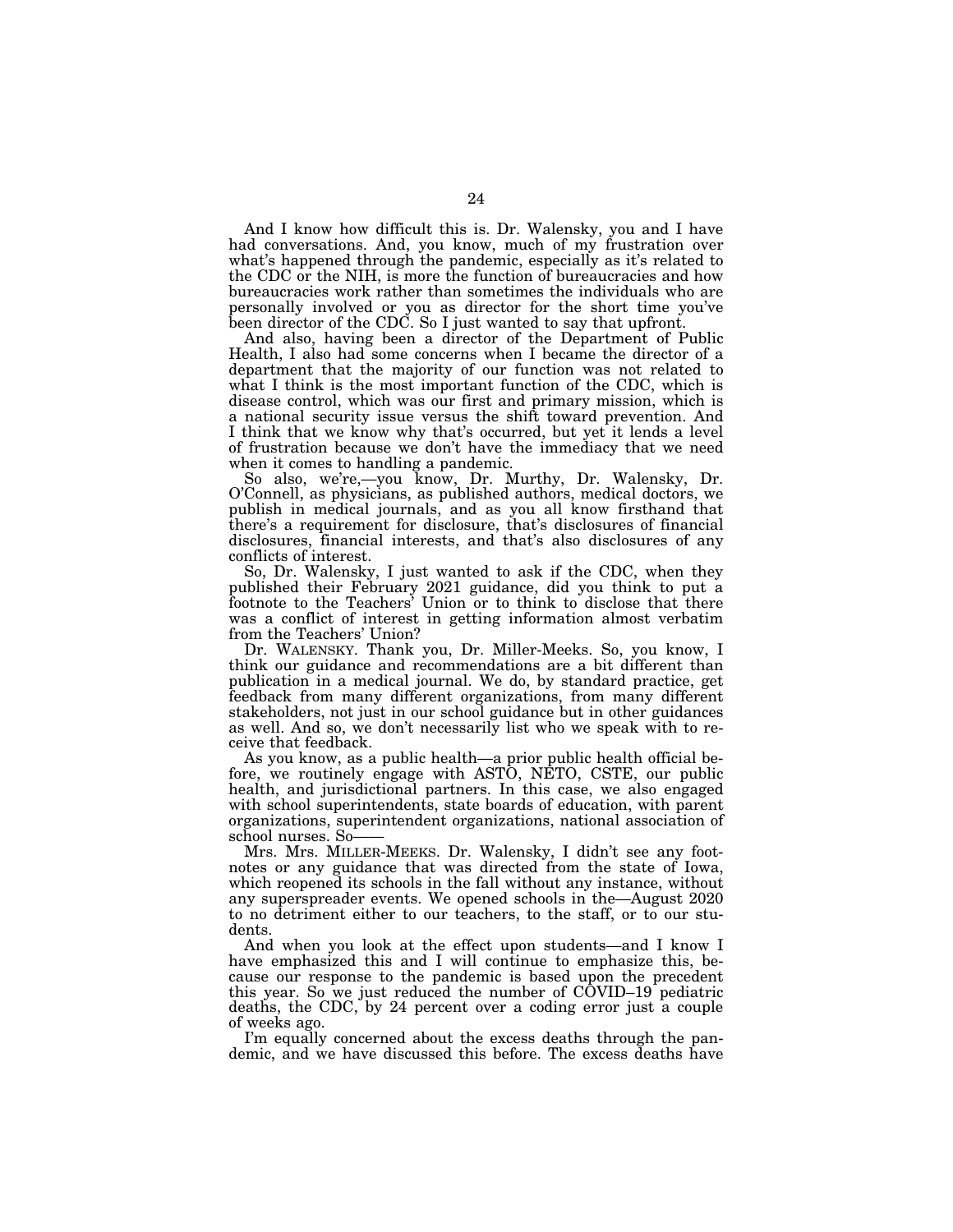now surpassed 1 million deaths, according to the CDC, and the number is probably larger than that because deaths attributed to COVID may, in fact, have been to other comorbidities which would have caused death regardless of whether someone was infected with COVID–19. These have been from increased deaths from heart disease, from stroke, from diabetes, from noncancer diagnosis, delay in cancer treatment, and advancement of cancer because there was not a diagnosis or treatment.

But even more remarkable than that and was predicted, and I was one who authored a paper on this back in April 2020, the deaths from increased mental health issues, whether they be depression, anxiety, and then resulted in suicide, the deaths from increased drug use, addiction, and deaths from overdose. And most importantly, those deaths are occurring in the 18-to 45-year age group and younger in suicide prevention.

As you know, the Nevada school system opened up its schools in 2021 because of 18 deaths in a nine-month period, the youngest of which was nine years old. That's a travesty that we have hoisted upon our children, who are the future of this country. And so we know that children—and this is developing into their pathway of resiliency. How are they going to be resilient in the future when their, you know, their very most early learning years are in a pandemic, in masks, not in school without the social interactions they need?

So I think it's extraordinarily important that we look at—which I have not heard until recently from the CDC or NIH, that we look at the consequences, the risks and the benefits, and there are significant risks to how we performed during this pandemic and our actions.

I want to ask then, as we've heard today, we know that you worked on the Teachers' Union to establish school reopening guidance, but I'm interested to hear if you've taken the excess deaths data into consideration. How did the data show rising drug overdose and suicide deaths? How did that impact your guidance? And did you communicate with other groups, such as the American Academy of Pediatrics or the American Psychological or Psychiatric Associations, who have declared a national emergency on children's mental health and the WHO national—a world emergency on childhood poverty which will take decades to recover?

Mr. CLYBURN. The gentlelady's time has expired. I'm going to allow a very short answer.

Mrs. MILLER-MEEKS. Thank you, Mr. Chair.

Dr. WALENSKY. Yes. Maybe I will—thank you. Thank you for that. Maybe—you and I have had numerous conversations or at least a recent conversation about this. Maybe I will just say, I'm happy to provide a list of the engagements that we had, of course, for—to use our—to articulate our school guidance.

And I also really just want to commend the state of Iowa for being able to open safely, but also note that only 46 percent of schools were open safe—were open at all, and part of that is because how in the early part of this pandemic and really throughout this pandemic there's been uneven distribution of where the cases are around this country.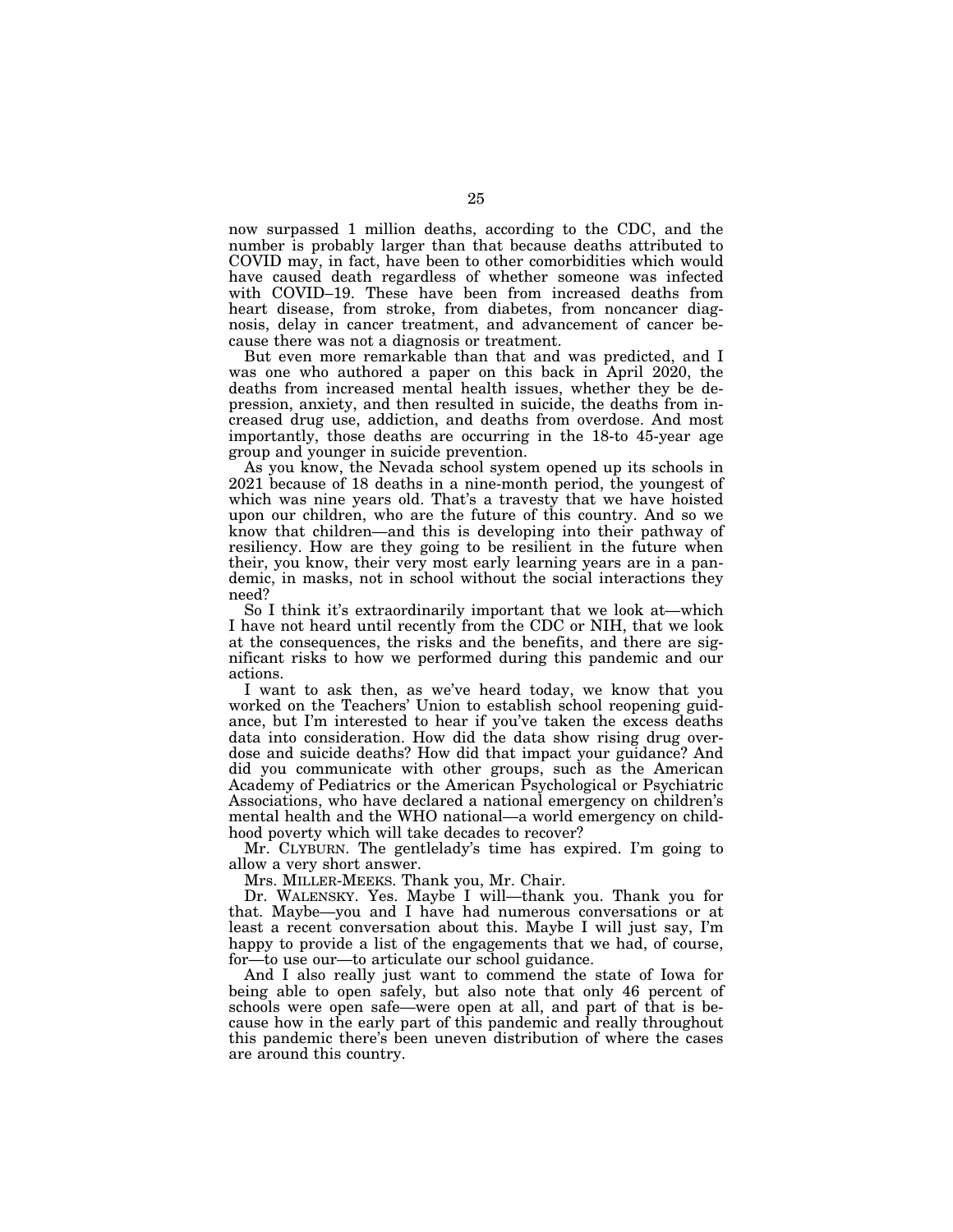Just really an important point on data; we in this pandemic at CDC have needed to work with real-time data in this emergency and to report it outwards. From our death data, we make decisions, but, in fact, those decisions, as I know you know, having run a department of public health, especially with death data, we get them in realtime, and then we get more sophisticated, more validated death data from other sources in later periods of time. So we are constantly updating our data, validating especially those death data. Cause of death data, as you know, also really difficult, but we're working toward that as well. Thank you.

Mrs. MILLER-MEEKS. Thank you so much, Mr. Chair, for indulging our extra time. And it's hard to send more money without reforming the CDC in its critical mission. I yield back my time.

Mr. KRISHNAMOORTHI. [Presiding.] OK. I'm going to assume the mantle here for a minute. I'm going to call a recess until we have a couple people back who are currently voting, and so we'll pause and then resume in a moment. Thank you.

[Recess.]

Mr. CLYBURN. Let me thank the witnesses for being here today and apologize for the problems that we're having since the vote has taken place. As many of you know, we have been having 15-minute votes, and because we have so many people voting by proxy because of COVID–19, we are—we reduced the time to five minutes, which means that a lot of people are sticking close to the floor not being able to get back and forth to their offices.

So—and there's a vote on the floor now that's taking a little more time because it seems that there's some confusion about what they were voting for, so people are switching votes. So I'm going to go ahead and, in the absence of the Ranking Member, proceed to close.

But before we close, I ask unanimous consent to enter into the record a letter the committee has received from the National Association of County and City Health Officials, and I'm sure that there would be no objection. Nobody here to object, so we are going to consider that done.

In closing, I want to thank all the witnesses for testifying before the select subcommittee today. We truly appreciate your steady leadership throughout the pandemic and your dedication to protecting and improving the health of all Americans.

As we have heard, thanks to safe and effective vaccines, new treatments, rapid testing, and other tools, Americans are now able to drastically reduce their risk from the coronavirus. As a result of this progress, we have emerged from the crisis phase of the pandemic.

But if you want to sustain and build on this progress, Congress will provide the necessary funding to execute President Biden's national COVID–19 preparedness plan. This plan, if fully funded, will equip our Nation to protect against and treat the coronavirus, prepare for new variants, and ensure schools and businesses stay open safely and continue leading the global vaccination effort. If Congress fails to act, we increase the risk that the coronavirus will become a crisis once again.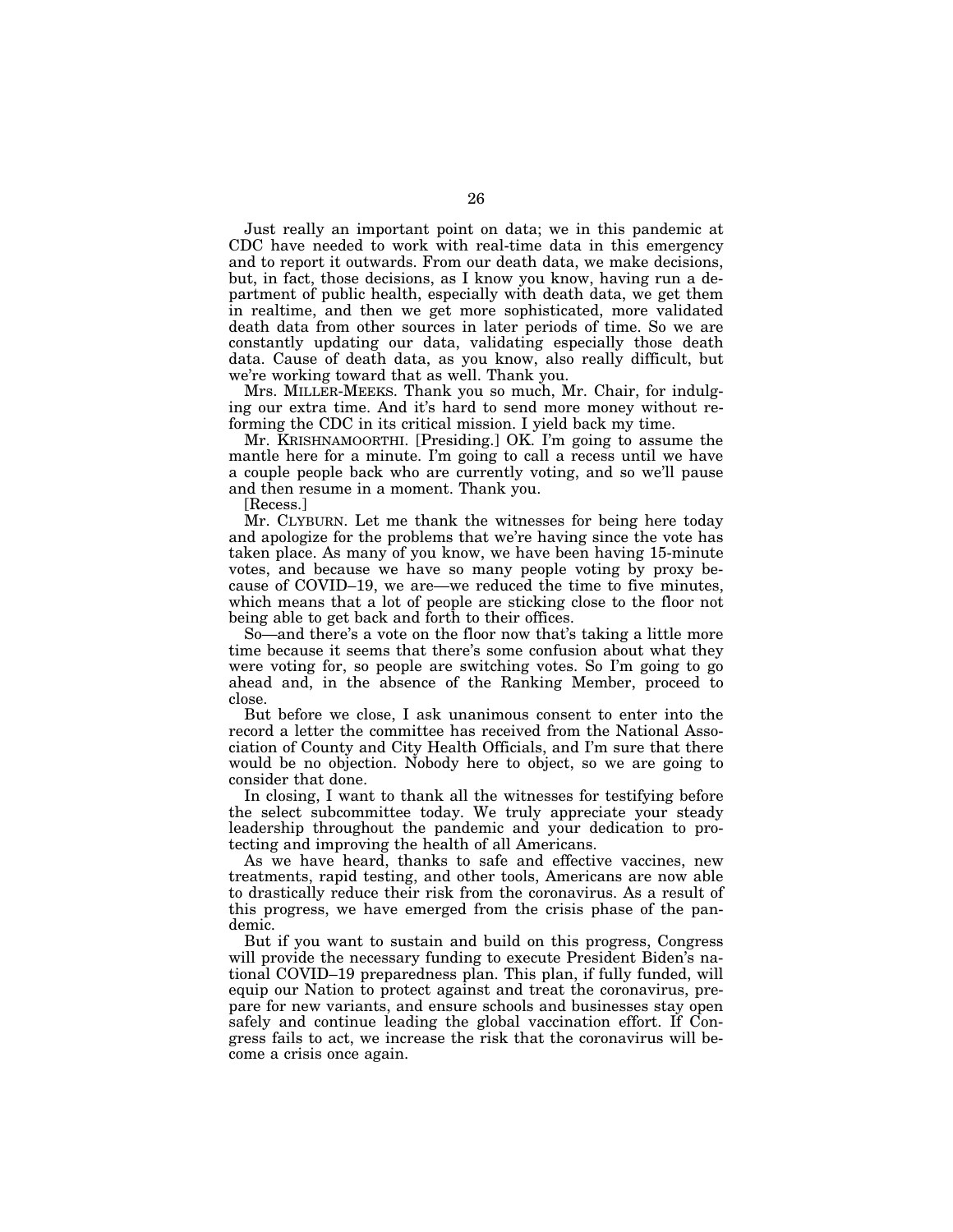I see that the ranking member has returned, and I am going to go out of order here and allow him to make a closing statement. Mr. Scalise, you're recognized for a closing statement.

Mr. SCALISE. Thank you, Mr. Chairman. I know we're kind of bouncing back and forth voting and having the hearing. I appreciate you having it.

I appreciate the witnesses again. And, look, I know that there's some contention over some of the, you know, the differences here, and it's because we've been working, and, again, we've had hearings where Dr. Fauci and others have said we need to open up schools and we've had this fight for way too long. And then you see the documents come out that appear that some people were given extra ability to change guidance that was getting ready to come out from CDC, and the unions were asking for changes because they felt like what was about to come out wasn't going to give them enough ability to shut down schools.

And when we've got all this science saying open up schools, and then literally, like almost verbatim the changes they proposed and asked to be included were incorporated almost word for word in the final document. And they had—12 days in advance they had the ability to do this.

I—and I look forward to getting—you know, Dr. Walensky said she's going to give us the information on any other groups. We've been hearing from parents groups, who, by the way, during a lot of this time the Justice Department was calling these parents domestic terrorists for trying to get the schools open. And it just seems like the entire Biden administration has been siding with the unions against parents over and over again. And maybe some parents groups were included. I'd love to see those that were able to get their language included. We know what the unions were able to get included.

And this is on the backdrop of a few months ago we had a hearing where the President's own pollster laid out polling that showed that the American people are worn out by the pandemic, and the next day CDC changed guidance to say you don't have to have masks, not after months and months of us asking for it but after political science, the President's pollster, said the American people are fed up with the pandemic. And so if we're going get back to restoring trust, we've got to address what really happened here.

And if there's a minute left, I know Dr. Green wasn't able to ask questions during votes, but I'd like to give him the rest of my time, Mr. Chairman.

Mr. GREEN. Thank you, Ranking Member Scalise. And I'll take just a quick second, Mr. Chairman. Thank you for the indulgence.

As a physician, we live by a certain code that the AMA is very clear about standards for publications. The AMA says very clearly you disclose any financial grants or anything that you get. The teachers' unions very clearly gave millions of dollars to not only this administration but Democrats across the board, and then they influenced—, in fact, five paragraphs of the CDC's position are almost identical.

And I don't understand why it wasn't disclosed that this Teachers' Union who made those donations did not get acknowledged or disclosed. That's—that violates—the AMA policy. It's directly